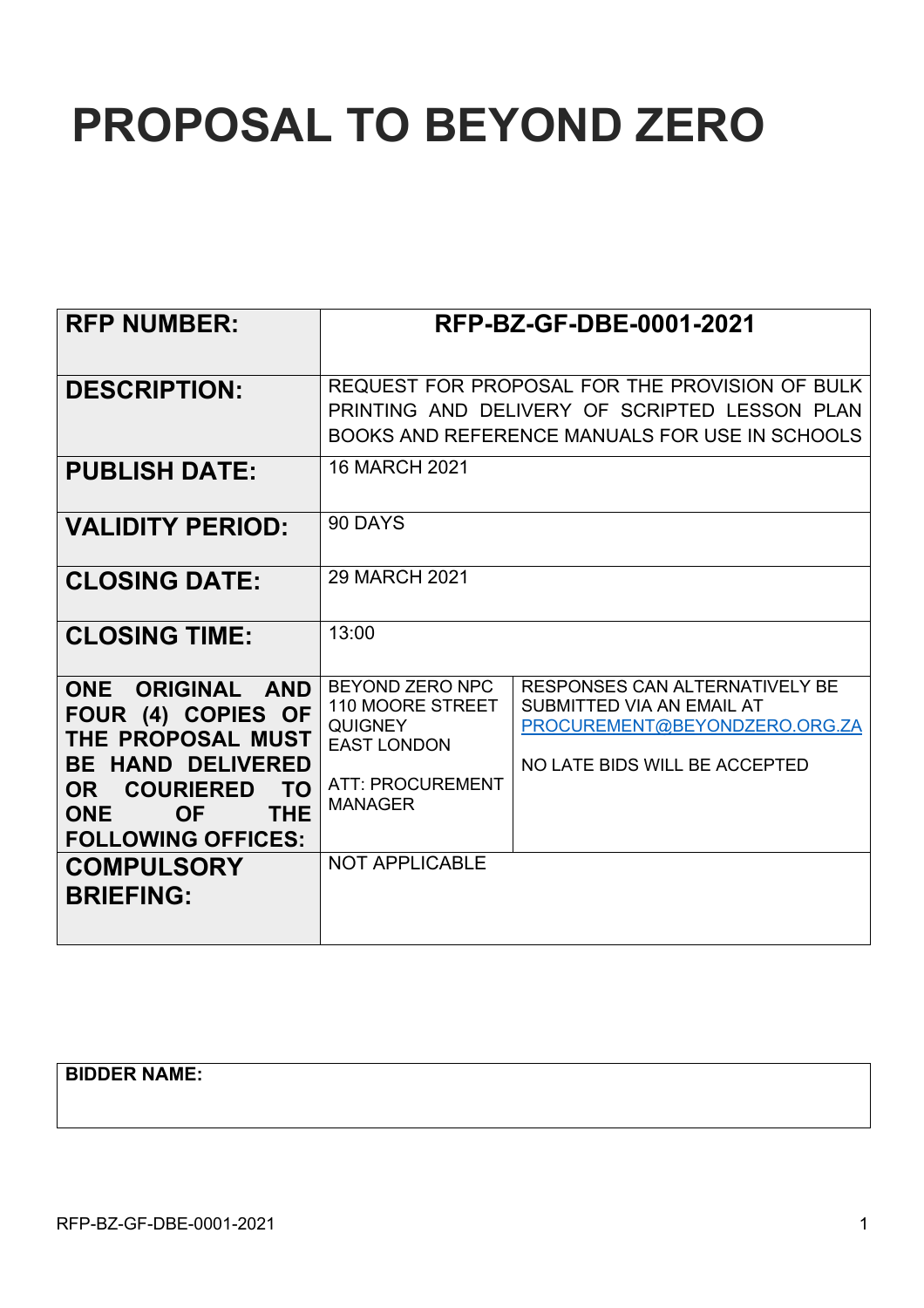# **STRUCTURE OF THE RFP**

### **A.BIDDING STRUCTURE – complete**

**B.CHECKLIST OF DOCUMENTS – complete and sign**

**C.UNDERTAKINGS BY THE BIDDER – complete and sign**

**D.BID CONDITIONS – complete**

**E. B-BBEE – complete and sign**

**F. DUE-DILIGENCE AND DECLARATION OF INTEREST – complete and sign**

**G.PRICING SCHEDULE – complete and sign**

### **H.DETAILED TECHNICAL SPECIFICATIONS**

*ALL PROPOSALS MUST BE SUBMITTED ON THIS OFFICIAL PROPOSAL FORM*

*THIS RFP IS SUBJECT TO THE GENERAL CONDITIONS OF THE BID, THE GENERAL CONDITIONS OF CONTRACT (GCC) AND, IF APPLICABLE, ANY OTHER SPECIAL CONDITIONS OF CONTRACT.*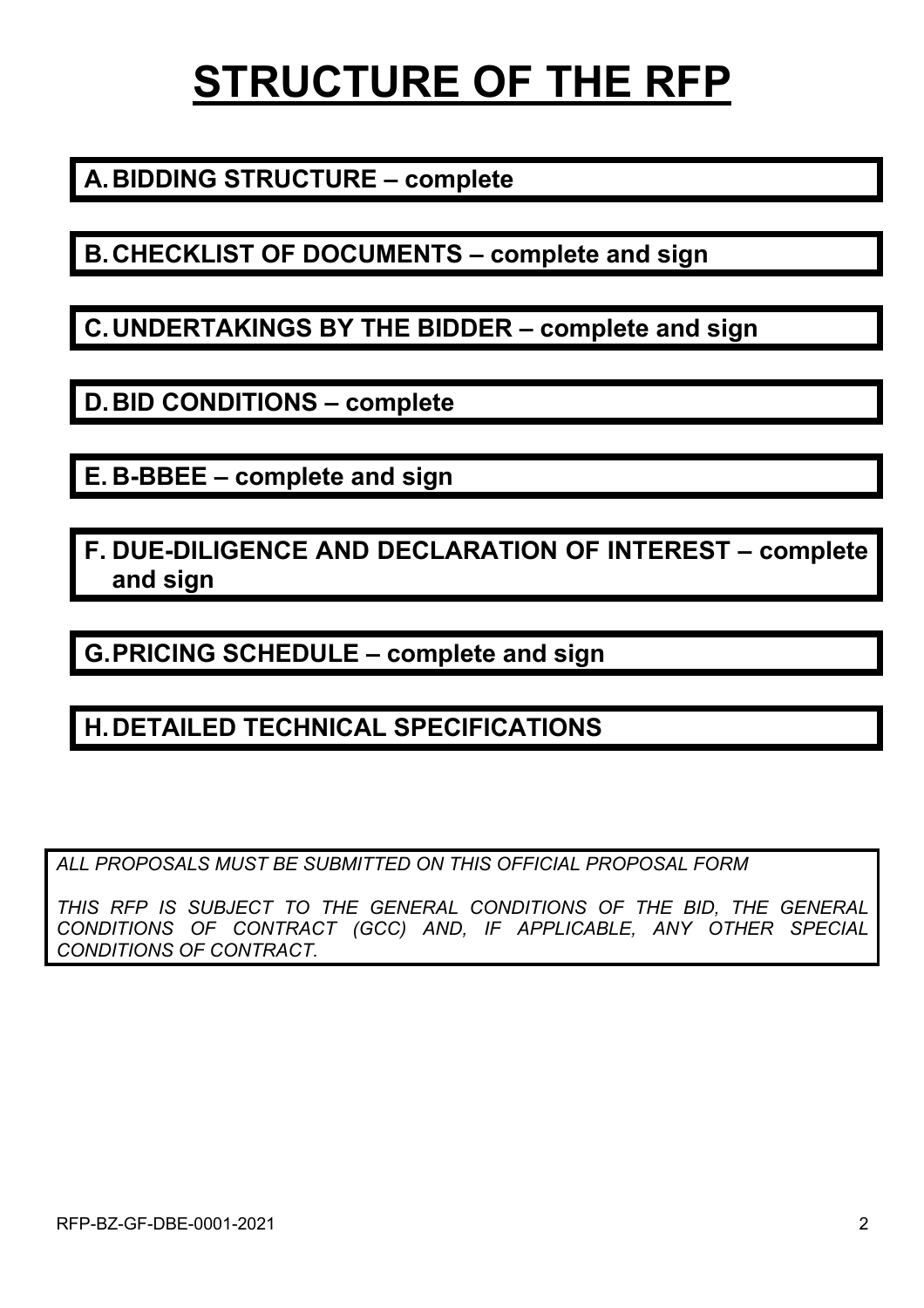

### **A BIDDING STRUCTURE**

#### **THE FOLLOWING PARTICULARS MUST BE FURNISHED. FAILURE TO DO SO SHALL RESULT IN THE PROPOSAL BEING DISQUALIFIED.**

| Indicate the type of Bidding Structure by marking with an 'X': |  |  |
|----------------------------------------------------------------|--|--|
| Individual bidder                                              |  |  |
| Joint venture                                                  |  |  |
| Consortium                                                     |  |  |
| Using subcontractors                                           |  |  |
| Other (provide detail)                                         |  |  |

| If individual bidder, indicate the following: |  |  |
|-----------------------------------------------|--|--|
| Name of bidder                                |  |  |
| Entity registration number                    |  |  |
| VAT registration number                       |  |  |
| Contact person                                |  |  |
| Telephone / mobile number                     |  |  |
| E-mail address                                |  |  |
| Postal address                                |  |  |
| Physical address                              |  |  |

| If a Joint Venture or Consortium, indicate the following: |  |  |
|-----------------------------------------------------------|--|--|
| Name of prime contractor                                  |  |  |
| Entity registration number                                |  |  |
| VAT registration number                                   |  |  |
| Contact person                                            |  |  |
| Telephone / mobile number                                 |  |  |
| E-mail address                                            |  |  |
| Postal address                                            |  |  |
| Physical address                                          |  |  |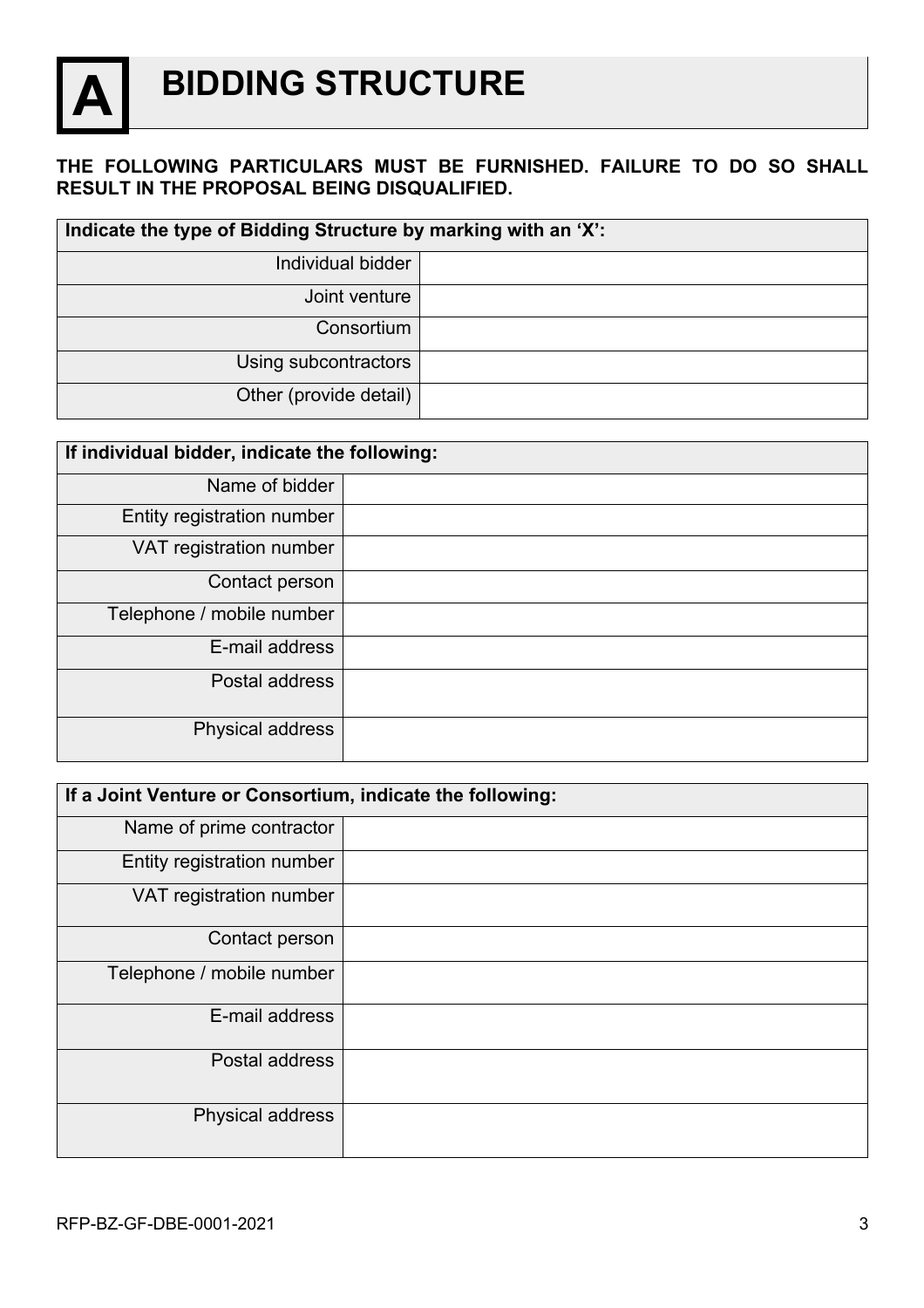|                            | If a Joint Venture or Consortium, indicate the following: (To be completed by each JV / |
|----------------------------|-----------------------------------------------------------------------------------------|
| Consortium member)         |                                                                                         |
| Name of JV / Consortium    |                                                                                         |
| member                     |                                                                                         |
| <b>Registration number</b> |                                                                                         |
| VAT registration number    |                                                                                         |
| Contact person             |                                                                                         |
| Telephone / mobile number  |                                                                                         |
| E-mail address             |                                                                                         |
| Postal address             |                                                                                         |
| Physical address           |                                                                                         |

| Consortium member)         | If a Joint Venture or Consortium, indicate the following: (To be completed by each JV / |
|----------------------------|-----------------------------------------------------------------------------------------|
| Name of JV / Consortium    |                                                                                         |
| member                     |                                                                                         |
| Entity registration number |                                                                                         |
| VAT registration number    |                                                                                         |
| Contact person             |                                                                                         |
| Telephone / mobile number  |                                                                                         |
| E-mail address             |                                                                                         |
| Postal address             |                                                                                         |
| Physical address           |                                                                                         |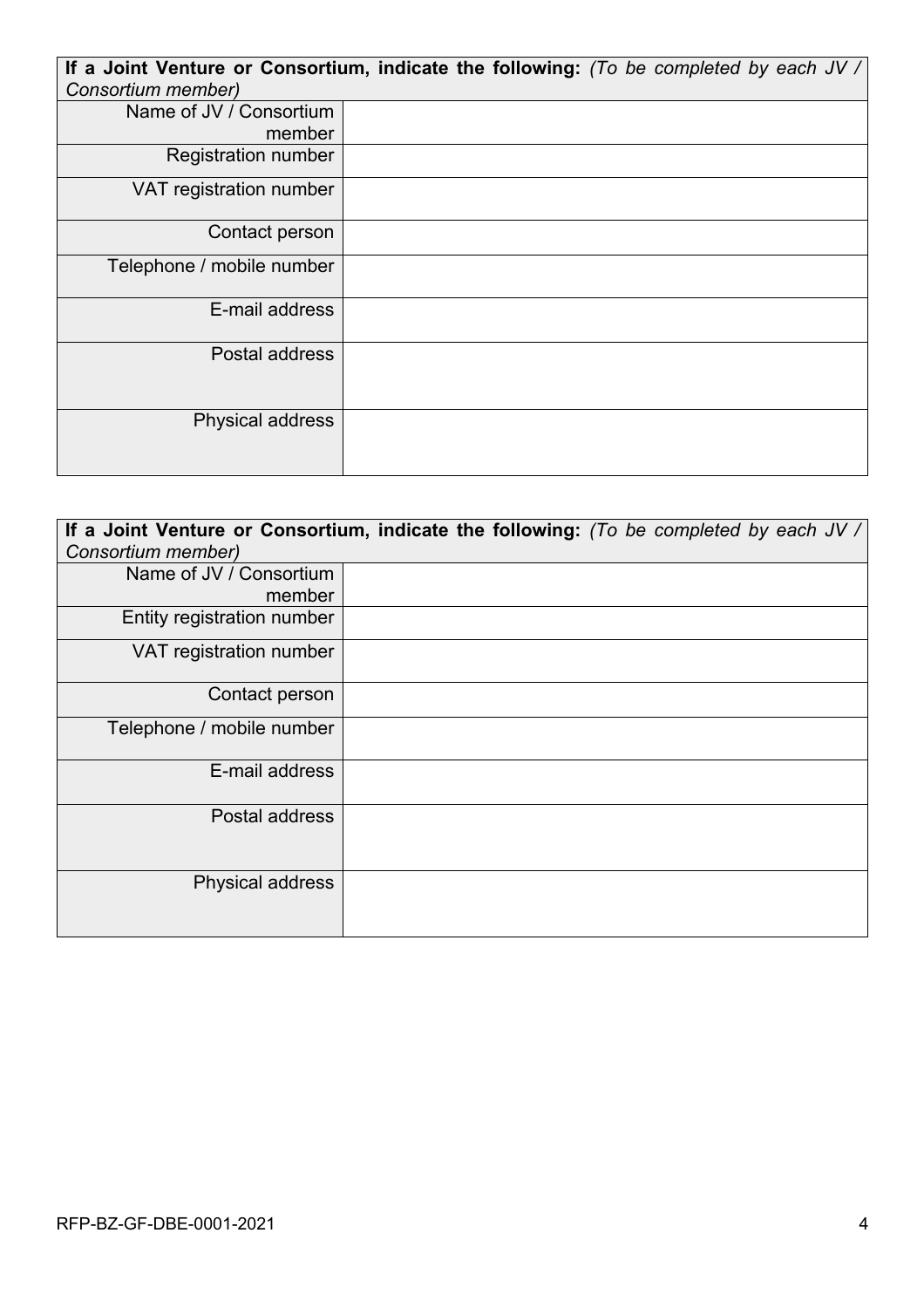| If using Subcontractors, indicate the following: (To be completed by each Subcontractor) |  |  |
|------------------------------------------------------------------------------------------|--|--|
| Name of Subcontractor                                                                    |  |  |
| Entity registration number                                                               |  |  |
| VAT registration number                                                                  |  |  |
| Contact person                                                                           |  |  |
| Telephone / mobile number                                                                |  |  |
| E-mail address                                                                           |  |  |
| Postal address                                                                           |  |  |
| Physical address                                                                         |  |  |

| If using Subcontractors, indicate the following: (To be completed by each Subcontractor) |  |  |
|------------------------------------------------------------------------------------------|--|--|
| Name of Subcontractor                                                                    |  |  |
| Entity registration number                                                               |  |  |
| VAT registration number                                                                  |  |  |
| Contact person                                                                           |  |  |
| Telephone / mobile number                                                                |  |  |
| E-mail address                                                                           |  |  |
| Postal address                                                                           |  |  |
| Physical address                                                                         |  |  |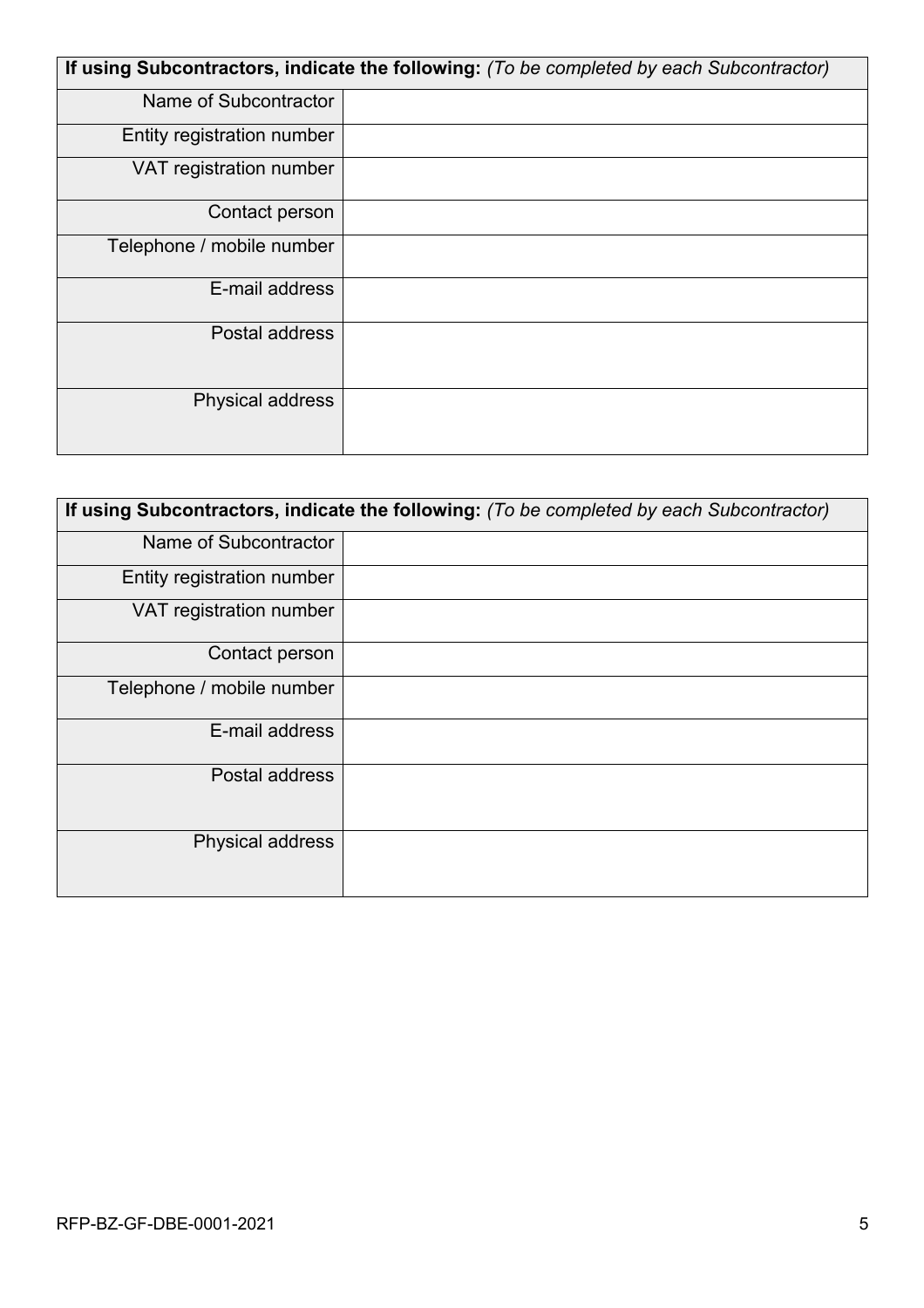### **B CHECKLIST OF DOCUMENTS TO BE SUBMITTED**

#### *Please circle the applicable box:*

|            |           | One original Proposal with four copies (clearly marked as 'Original', 'Copy 1',                                                                         |
|------------|-----------|---------------------------------------------------------------------------------------------------------------------------------------------------------|
| <b>YES</b> | NO        | 'Copy 2' etc.)                                                                                                                                          |
| <b>YES</b> | <b>NO</b> | Valid Tax Clearance Certificate.                                                                                                                        |
| <b>YES</b> | <b>NO</b> | <b>VAT Registration Certificate.</b>                                                                                                                    |
| <b>YES</b> | <b>NO</b> | Past three (3) year's Annual Financial Statements with a signed Audit Report<br>if applicable, or                                                       |
| <b>YES</b> | NO        | Past three (3) year's Annual Financial Statements prepared by an<br>Independent Accountant if applicable.                                               |
| <b>YES</b> | NO.       | Certified Copies of the Original CIPC Registration Documents, listing<br>Directors and Shareholders if applicable.                                      |
| <b>YES</b> | <b>NO</b> | Certified Copies of the latest Share Certificates in the case of a Company.                                                                             |
| <b>YES</b> | <b>NO</b> | Shareholding breakdown per race, gender and percentage shareholding.                                                                                    |
| <b>YES</b> | <b>NO</b> | Declaration of interest on entity letterhead.                                                                                                           |
| <b>YES</b> | <b>NO</b> | List of references of past and present clients.                                                                                                         |
| <b>YES</b> | <b>NO</b> | BBBEE Rating Certificate issued by a SANAS Accredited BBBEE verification<br>agency.                                                                     |
| <b>YES</b> | <b>NO</b> | Signed letter of good standing with financial institution (Bank).                                                                                       |
| <b>YES</b> | <b>NO</b> | Track record of having completed a single project on supply and delivery of a<br>service with similar monetary value (reference letter to be provided). |

#### **Kindly take note that:**

- 1. Should all of the required documents not be included in the proposal, the bidder may be disqualified on the basis of non-compliance.
- 2. The same documents must be submitted for all other companies that are involved in the proposal in the case of a JV / Consortium or if Subcontractors are to be used

Name in print Signed

 $\overline{\phantom{a}}$  , and the contract of the contract of the contract of the contract of the contract of the contract of the contract of the contract of the contract of the contract of the contract of the contract of the contrac

 $\overline{\phantom{a}}$  , and the contract of the contract of the contract of the contract of the contract of the contract of the contract of the contract of the contract of the contract of the contract of the contract of the contrac

Capacity **Date**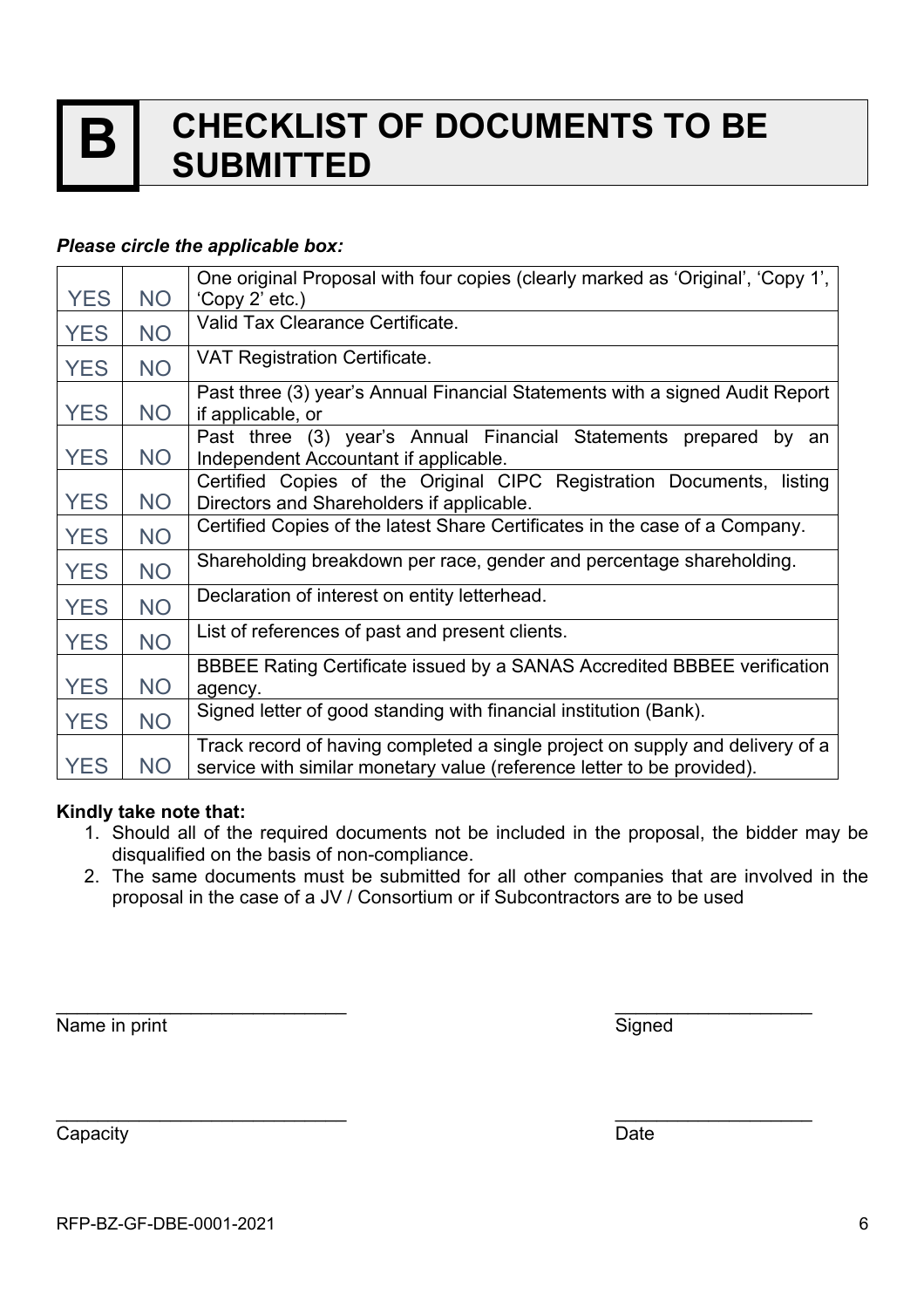**C UNDERTAKINGS BY THE BIDDER**

- 1 **The Proposal submission pack should not be re-typed but photocopies may be prepared and used.** However, only documents with the original signature in black ink shall be accepted. Additional offers against any item should be made on a photocopy of the page in question.
- 1.1 Black ink should be used when completing Proposal documents.
- 1.2 Bidders should check the numbers of the pages to satisfy themselves that none are missing or duplicated. Beyond Zero will accept NO liability in regard to anything arising from the fact that pages are missing orduplicated.
- 2 I/We hereby Bid to supply all or any of the supplies and/or services described in the attached Proposal to Beyond Zero on the terms and conditions and in accordance with the specifications stipulated in the RFP documents, and which shall be taken as part of, and incorporated into, this Proposal at the prices inserted therein.

#### 3 **I/Weagree that:**

- 3.1 The offer herein shall remain binding upon me/us and open for acceptance by Beyond Zero during the validity period indicated and calculated from the closing hour and date of the Bid;
- 3.2 The laws of the Republic of South Africa shall govern any contract created by the acceptance of my/our Proposal and that I/we choose domicilium citandi et executandi in the Republic as indicated below; and

#### 3.3 **NB: BIDDERS TERMS AND CONDITIONS ARE NOTACCEPTABLE.**

- 4 I/We furthermore confirm that I/we have satisfied myself/ourselves as to the correctness and validity of my/our Proposal that the price(s) and rate(s) quoted cover all the work/item(s) specified in the RFP documents and that the price(s) and rate(s) cover all my/our obligations under a resulting contract and that I/we accept that any mistakes regarding price(s) and calculations will be at my/our risk.
- 5 I/We hereby accept full responsibility for the proper execution and fulfillment of all obligations and conditions devolving on me/us under this Proposal as the Principle/s liable for the fulfillment of any contract that may result from this Proposal.

Signature(s) of Bidder(s): Date: Date: Name(s) of signatory(ies): Capacity(ies): Are you duly authorized to sign this Proposal?: Name of Bidder: Physical address: Postal address: Contact number: E-mail:

RFP-BZ-GF-DBE-0001-2021 7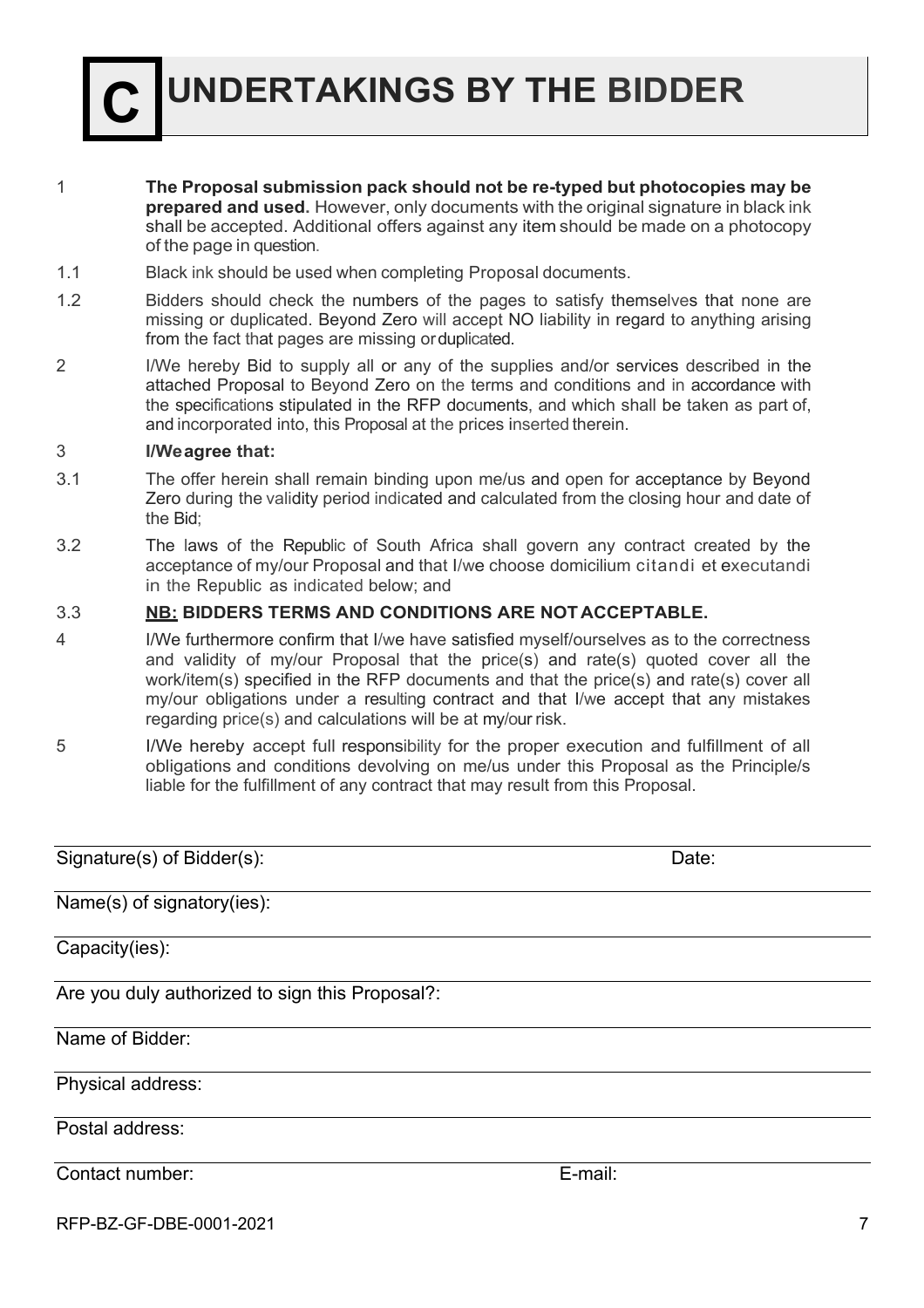## **D BID CONDITIONS**

- 1. Bidders shall provide full and accurateanswers to all (including mandatory) questions posed in this document, and are required to explicitly state either **"ACCEPT"** or **"NOT ACCEPT"** (with a " $\sqrt{ }$ ") regarding compliance with the requirements. Where necessary the Bidder shall substantiate their response to a specific question.
- 2. A **"**Ö**"** under **"ACCEPT"** will be interpreted as full compliance with / acceptance of the applicable requirement. A **"**Ö**"** under **"NOT ACCEPT**" will be interpreted that the Bidder/s has/have read and understood the paragraph, but the bidder does **not accept** the content of the applicable requirement.
- 3. **NOTE: If "PARTIAL" is indicated as the level of compliance and NO supporting documentation is provided that clearly clarifies the Bidder/s position, the paragraph will be evaluated as "NOT ACCEPT".**
- 4. The following Bid Conditions will govern any contract between the Beyond Zero and the successful Bidder:

| <b>Requirement</b>                                                                                                                                                                                                                                                         | <b>ACCEPT</b> | <b>NOT ACCEPT</b> |
|----------------------------------------------------------------------------------------------------------------------------------------------------------------------------------------------------------------------------------------------------------------------------|---------------|-------------------|
| 4.1.1<br>Bidders are invited to offer the supplies and/or services in<br>accordance with the attached specifications and the conditions<br>within this document.                                                                                                           |               |                   |
| 4.1.2<br>The successful Bidder/s will be contracted to procure the supplies<br>and/or services for a period to be agreed after which Beyond Zero<br>reserves the right to review and extend the contract for further<br>period/s at Beyond Zero's discretion.              |               |                   |
| 4.1.3<br>The price / costs / fees will be negotiated.                                                                                                                                                                                                                      |               |                   |
| <b>Interpretation of requirements</b>                                                                                                                                                                                                                                      | <b>ACCEPT</b> | <b>NOT ACCEPT</b> |
| 4.1.4<br>The Bidder/s shall accept Beyond Zero's interpretation of any<br>specific requirement in the Bid documents or specifications<br>should<br>there be a difference of interpretation between the Bidder/s and<br>Beyond Zero.                                        |               |                   |
| 4.1.5<br>Should any dispute arise as a result of this Bid and/or any<br>subsequent contract, which cannot be settled to the mutual<br>satisfaction of the Bidder/s and Beyond Zero, it shall be dealt with in<br>terms of General Conditions of Contract of this document. |               |                   |
| 4.1.6<br>Should there be any discrepancies between the Bid conditions and<br>any other documentation that forms part of this RFP, the Bid<br>conditions shall take preference.                                                                                             |               |                   |
| <b>Documentation</b>                                                                                                                                                                                                                                                       | <b>ACCEPT</b> | <b>NOT ACCEPT</b> |
| 4.1.7<br>Fully comprehensive service documentation shall be supplied in<br>English by each Bidder, which shall explicitly and in detail describe                                                                                                                           |               |                   |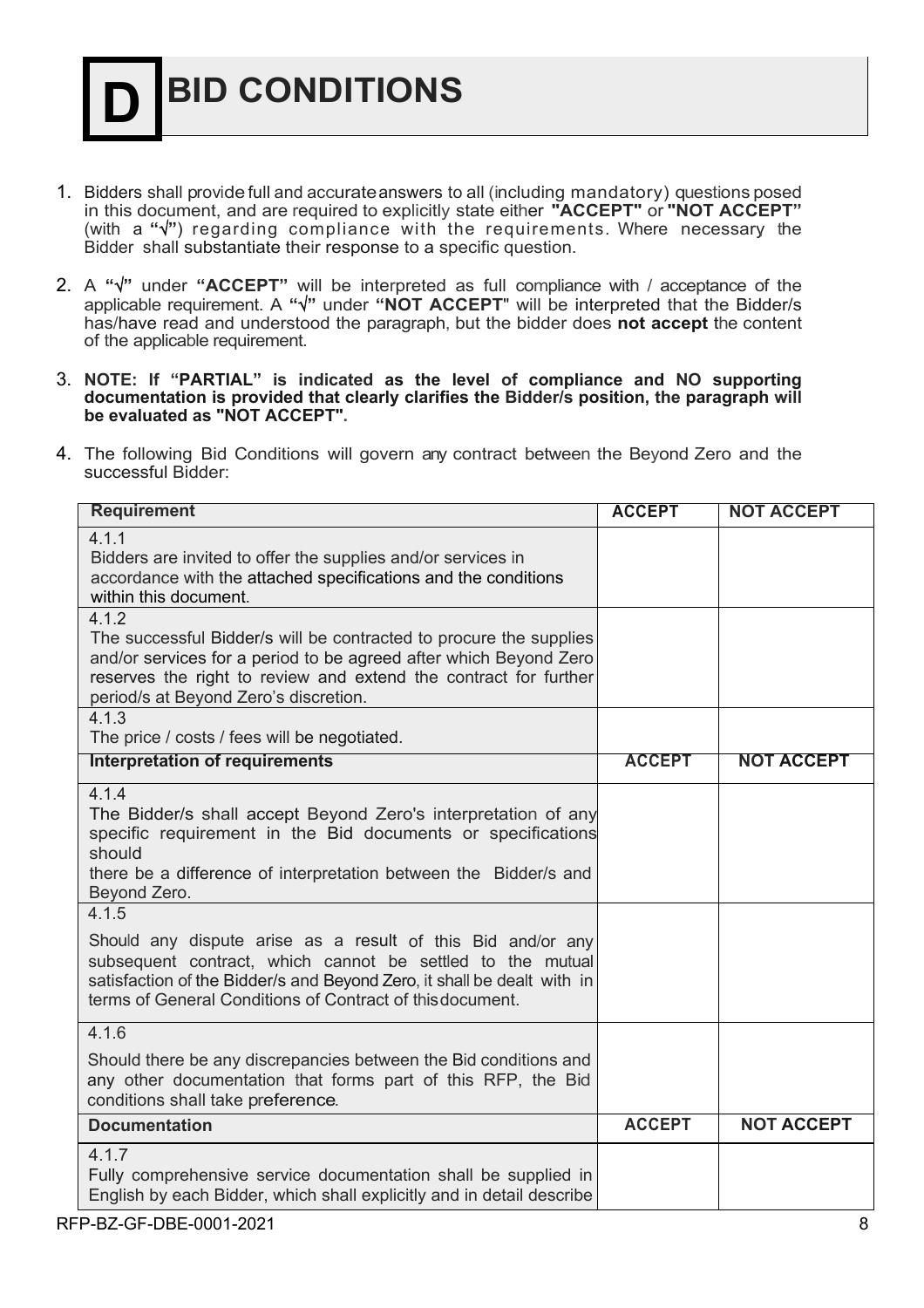| <b>Precedence</b>                                                                                                                                                                                                                                                                                              | <b>ACCEPT</b> | <b>NOT ACCEPT</b> |
|----------------------------------------------------------------------------------------------------------------------------------------------------------------------------------------------------------------------------------------------------------------------------------------------------------------|---------------|-------------------|
| 4.1.20<br>The contents of any specifications are the property of Beyond Zero<br>and are confidential. It shall not in any manner be reproduced,<br>destroyed, lent or given away without the permission of Beyond<br>Zero.                                                                                     |               |                   |
| 4.1.19<br>The specifications contained herein are the intellectual property of<br>Beyond Zero.                                                                                                                                                                                                                 |               |                   |
| Copyright                                                                                                                                                                                                                                                                                                      | <b>ACCEPT</b> | <b>NOT ACCEPT</b> |
| 4.1.18<br>Beyond Zero reserves the right to contact any Bidder during the<br>evaluation period to clarify information only, without informing any<br>other Bidder.                                                                                                                                             |               |                   |
| 4.1.17<br>Beyond Zero reserves the right to accept one or more Proposals for<br>further negotiation.                                                                                                                                                                                                           |               |                   |
| 4.1.16<br>Beyond Zero reserves the right to not accept any Proposals.                                                                                                                                                                                                                                          |               |                   |
| Beyond Zero reserves the right to cancel this RFP at any time.                                                                                                                                                                                                                                                 |               |                   |
| 4.1.14<br>Should BZ consider it necessary, Beyond Zero will visit the Bidder/s<br>customer sites.<br>4.1.15                                                                                                                                                                                                    |               |                   |
| 4.1.13<br>Should BZ consider it necessary, the Bidder/s shall agree to an<br>inspection of the resources and works of the Bidder, if so required.                                                                                                                                                              |               |                   |
| 4.1.12<br>The Bidder/s selected for further negotiations, if any, will be chosen<br>basis of the greatest benefit to Beyond Zero and not<br>on the<br>necessarily on the basis of lowest price or any other criteria.                                                                                          |               |                   |
| 4.1.11<br>BZ reserves the right to make a selection solely on the information<br>received in the Proposals or to negotiate further with one or more<br>Bidder/s.                                                                                                                                               |               |                   |
| 4.1.10<br>Acceptance of any Proposals will only indicate, without any<br>obligations on the part of either Beyond Zero and/or a Bidder,<br>the willingness of such parties to enter into negotiations, which<br>may or may not result in a contract/order as the case may be.                                  |               |                   |
| 4.1.9<br>BZ reserves the right to evaluate and consider any Proposals that<br>do not comply strictly to this RFP.                                                                                                                                                                                              |               |                   |
| <b>Selection</b>                                                                                                                                                                                                                                                                                               | <b>ACCEPT</b> | <b>NOT ACCEPT</b> |
| 4.1.8<br>The Bidder's name and address should clearly appear on the outside<br>of the Proposal documents and on envelope.                                                                                                                                                                                      |               |                   |
| the supplies and/or service/s offered. This documentation shall<br>include sufficient detail to clearly give the reader a precise and<br>unambiguous description of the supplies and/or service/s<br>offered. Incomplete or incomprehensive service documentation<br>will result in rejection of the Proposal. |               |                   |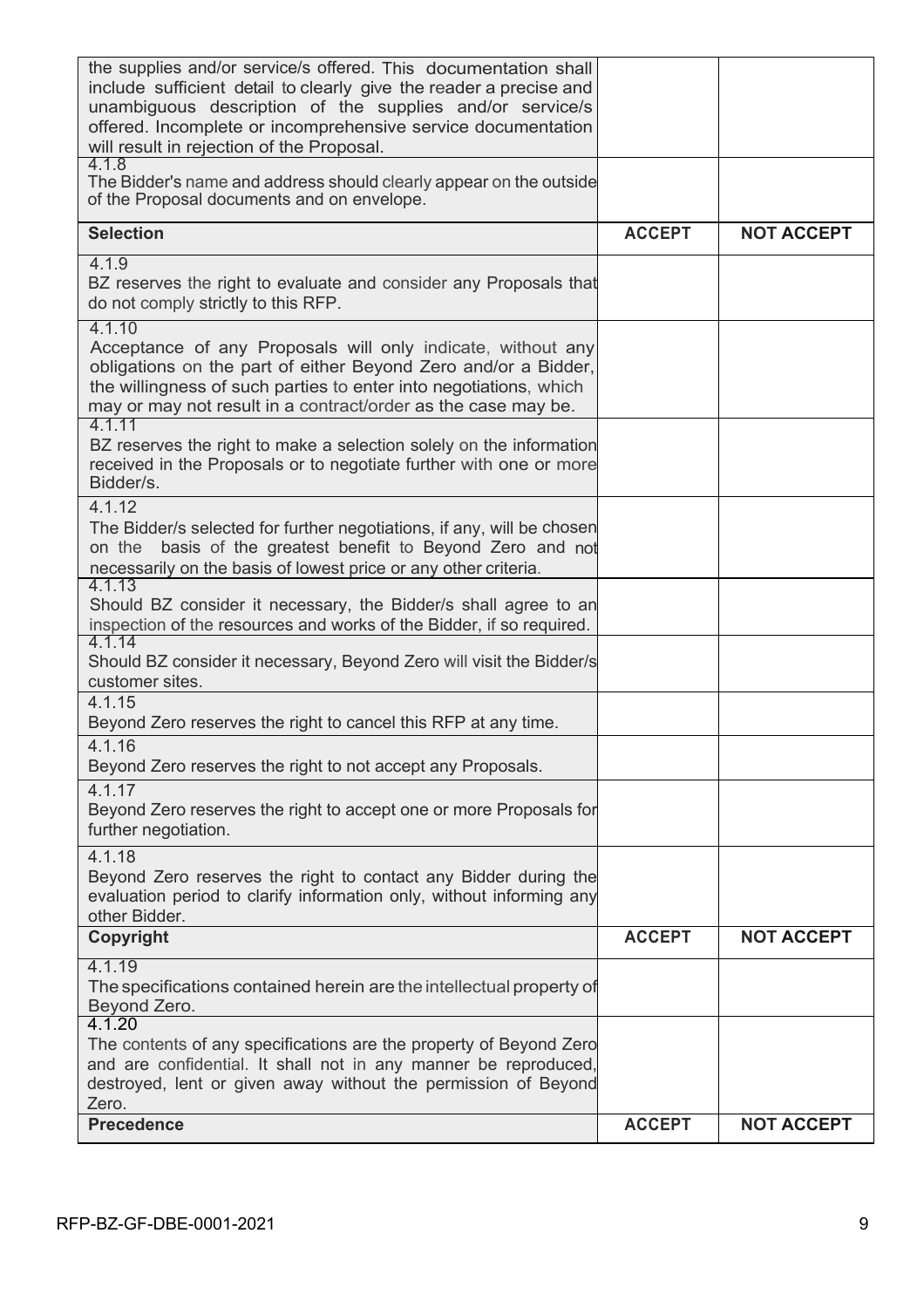| <b>Small business development (SMME)</b>                                                                                                                                                                                                                                                                                                                                                                                                                                                  | <b>ACCEPT</b> | <b>NOT ACCEPT</b> |
|-------------------------------------------------------------------------------------------------------------------------------------------------------------------------------------------------------------------------------------------------------------------------------------------------------------------------------------------------------------------------------------------------------------------------------------------------------------------------------------------|---------------|-------------------|
| 4.1.26<br>Beyond Zero has established a programme of economic<br>empowerment in our procurement strategies. In this regard,<br>companies are required to indicate their involvement, current and<br>planned, with black businesses and professionals. This will form<br>important part of the evaluation criteria to be used. BZ<br>an<br>reserves the right to request all relevant information, agreements<br>and other documents to verify information supplied in response<br>hereto. |               |                   |
| <b>Black Economic Empowerment (BBBEE)</b>                                                                                                                                                                                                                                                                                                                                                                                                                                                 | <b>ACCEPT</b> | <b>NOT ACCEPT</b> |
| Compliance<br>with<br>the<br>Specifications/<br>$\bullet$<br>Functionality<br>Price<br>$\bullet$<br><b>BEE</b><br>Compliance with the Bid Conditions                                                                                                                                                                                                                                                                                                                                      |               |                   |
| 4.1.25<br>Beyond Zero will evaluate the proposals against the following<br>criteria:                                                                                                                                                                                                                                                                                                                                                                                                      |               |                   |
| <b>Additional criteria</b>                                                                                                                                                                                                                                                                                                                                                                                                                                                                | <b>ACCEPT</b> | <b>NOT ACCEPT</b> |
| 4.1.24<br>The Procuring of the supplies and/or services shall not take place<br>until Beyond Zero has given final approval of all procedures.                                                                                                                                                                                                                                                                                                                                             |               |                   |
| Service approval                                                                                                                                                                                                                                                                                                                                                                                                                                                                          | <b>ACCEPT</b> | <b>NOT ACCEPT</b> |
| 4.1.23<br>Beyond Zero will also reject a Proposal if the Bidder/s fail to<br>complete the compliance section/s in the format as described in<br>paragraphs 1. and 2.                                                                                                                                                                                                                                                                                                                      |               |                   |
| <b>Submission of the Proposal</b>                                                                                                                                                                                                                                                                                                                                                                                                                                                         | <b>ACCEPT</b> | <b>NOT ACCEPT</b> |
| 4.1.23<br>The Bidder must also submit a written statement to the specification<br>of Beyond Zero by the Bidder, that none of his Personnel have any<br>involvement or interest in the Bidder's business.                                                                                                                                                                                                                                                                                  |               |                   |
| 4.1.22<br>The Bidder accepts that the Beyond Zero will have the right to<br>contract with any other Service Provider for provisions of services<br>not covered by this specification.                                                                                                                                                                                                                                                                                                     |               |                   |
| <b>Alternative suppliers</b>                                                                                                                                                                                                                                                                                                                                                                                                                                                              | <b>ACCEPT</b> | <b>NOT ACCEPT</b> |
| specifications, the drawings referred to and other specification that<br>have been quoted, the order of precedence, from the highest to<br>lowest is:<br>Statutory and mandatory requirements,<br>$\bullet$<br>This bid document.<br>$\bullet$<br><b>Contract Conditions</b>                                                                                                                                                                                                              |               |                   |
| 4.1.22<br>If there are any contradictory requirements between<br>the                                                                                                                                                                                                                                                                                                                                                                                                                      |               |                   |
| All details, dimensions and instructions shown on any drawings,<br>diagrams and specifications quoted, shall form part of this bid<br>document.                                                                                                                                                                                                                                                                                                                                           |               |                   |
| 4.1.21                                                                                                                                                                                                                                                                                                                                                                                                                                                                                    |               |                   |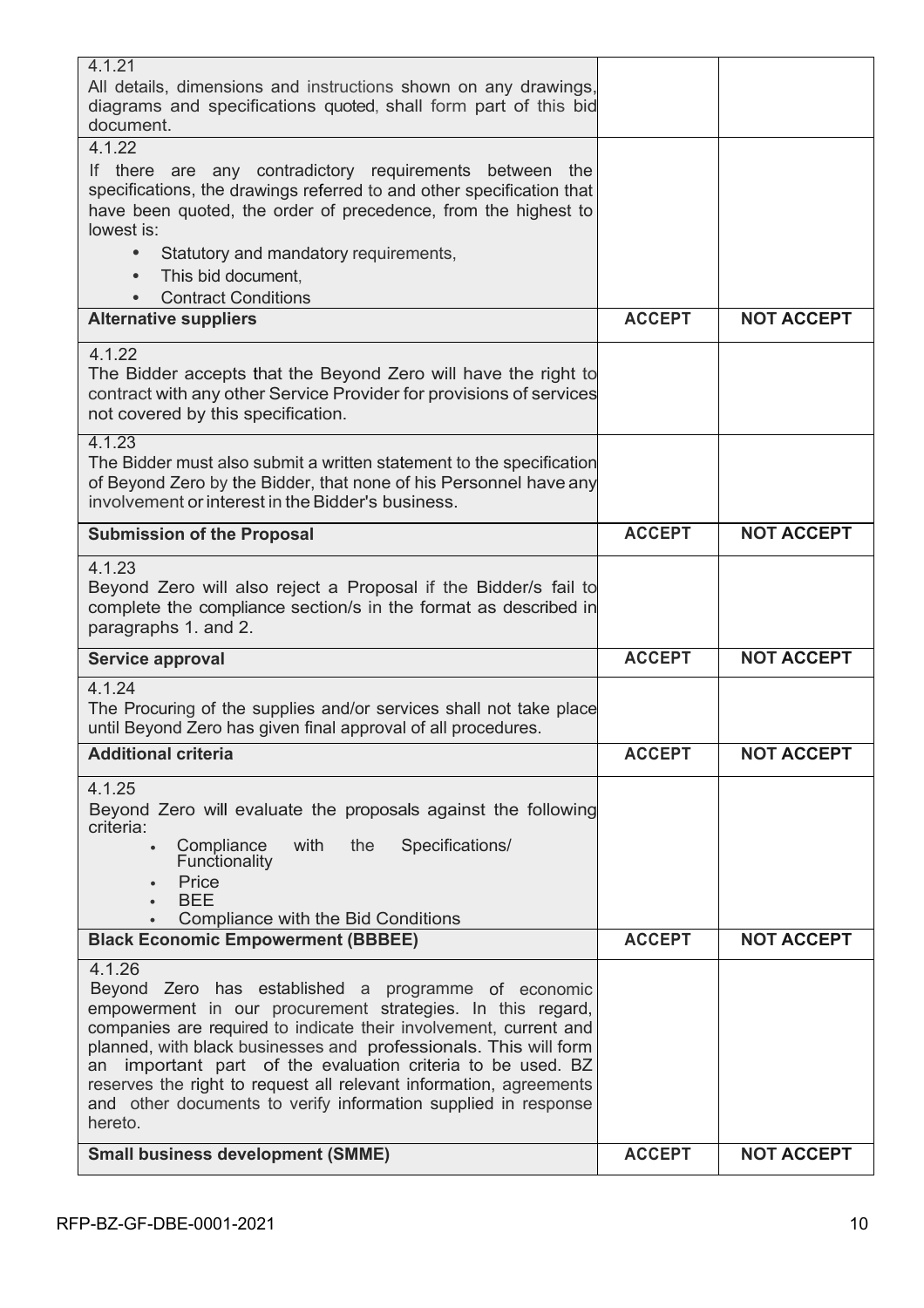| 4 1 2 7<br>Beyond Zero has stablished a programme of economic<br>empowerment in our procurement strategies. In this regard, and as<br>far as is acceptable from a value-for-money perspective, SMMEs will<br>be considered. This will form an important part of the evaluation<br>criteria to be used. |               |                   |
|--------------------------------------------------------------------------------------------------------------------------------------------------------------------------------------------------------------------------------------------------------------------------------------------------------|---------------|-------------------|
| <b>Addenda</b>                                                                                                                                                                                                                                                                                         | <b>ACCEPT</b> | <b>NOT ACCEPT</b> |
|                                                                                                                                                                                                                                                                                                        |               |                   |

| <b>Preparation costs</b>                                                                                                                                                                                                                                                                                                                                                                                                                                                        | <b>ACCEPT</b> | <b>NOT ACCEPT</b> |
|---------------------------------------------------------------------------------------------------------------------------------------------------------------------------------------------------------------------------------------------------------------------------------------------------------------------------------------------------------------------------------------------------------------------------------------------------------------------------------|---------------|-------------------|
| 4.1.29<br>costs incurred in the preparation, presentation and<br>All<br>demonstration of the Proposal shall be for the account of the bidder.<br>All supporting documentation and manuals submitted with the<br>Proposal shall become Beyond Zero property unless otherwise<br>stated by the Bidder/s at the time of submission.                                                                                                                                                |               |                   |
| <b>Confidential Material</b>                                                                                                                                                                                                                                                                                                                                                                                                                                                    | <b>ACCEPT</b> | <b>NOT ACCEPT</b> |
| 4.1.30<br>Any material submitted by the Bidder/s, which is considered to<br>be confidential in nature, must be clearly marked as such.                                                                                                                                                                                                                                                                                                                                          |               |                   |
| <b>Payment terms - Local Creditors</b>                                                                                                                                                                                                                                                                                                                                                                                                                                          | <b>ACCEPT</b> | <b>NOT ACCEPT</b> |
| 4.1.31<br>Payments of invoices will be effected on by the last day of the<br>calendar month following the calendar month of receipt of a correct<br>and original invoice. Invoices/statements should be submitted after<br>Beyond Zero has acknowledged receipt of the services procured or<br>goods supplied. A correct and original monthly statement reflecting<br>the above invoices must be submitted to Beyond Zero by the 5 <sup>th</sup><br>calendar day of each month. |               |                   |

#### **5. Please note that the following clauses of Beyond Zero's conditions and procedures governing the Procurement of Goods and Services.**

#### **5.1. CONTRACT TERMINATION**

5.1.1. A contract/s with a successful Bidder/s may be terminated by Beyond Zero on the grounds of valid commercial or operational requirements that were not foreseen at the time of the Proposal being submitted and the contract being entered into. Beyond Zero, if it wishes to terminate the contract, shall be required to give 30 (thirty) days written notice of its intention to terminate the contract. Such notice must be preceded by bona fide discussion between the Beyond Zero and the successful Bidder. In this instance Beyond Zero shall only remain liable for all amounts due to the successful Bidder with respect to the period ending on the date of the cancellation, and shall not be held liable for any damages or losses on the basis of such a termination of the contract.

#### **5.2. DISPUTE RESOLUTION**

5.2.1. All disputes arising out of this RFP or relating to the legal validity of this RFP or any part thereof shall be resolved under this paragraph 5.2. The parties must refer any dispute to be resolved by Negotiation, in terms of paragraph 5.2.3; failing which Mediation in terms of paragraph 5.2.4; failing which Arbitration, in terms of paragraph5.2.6.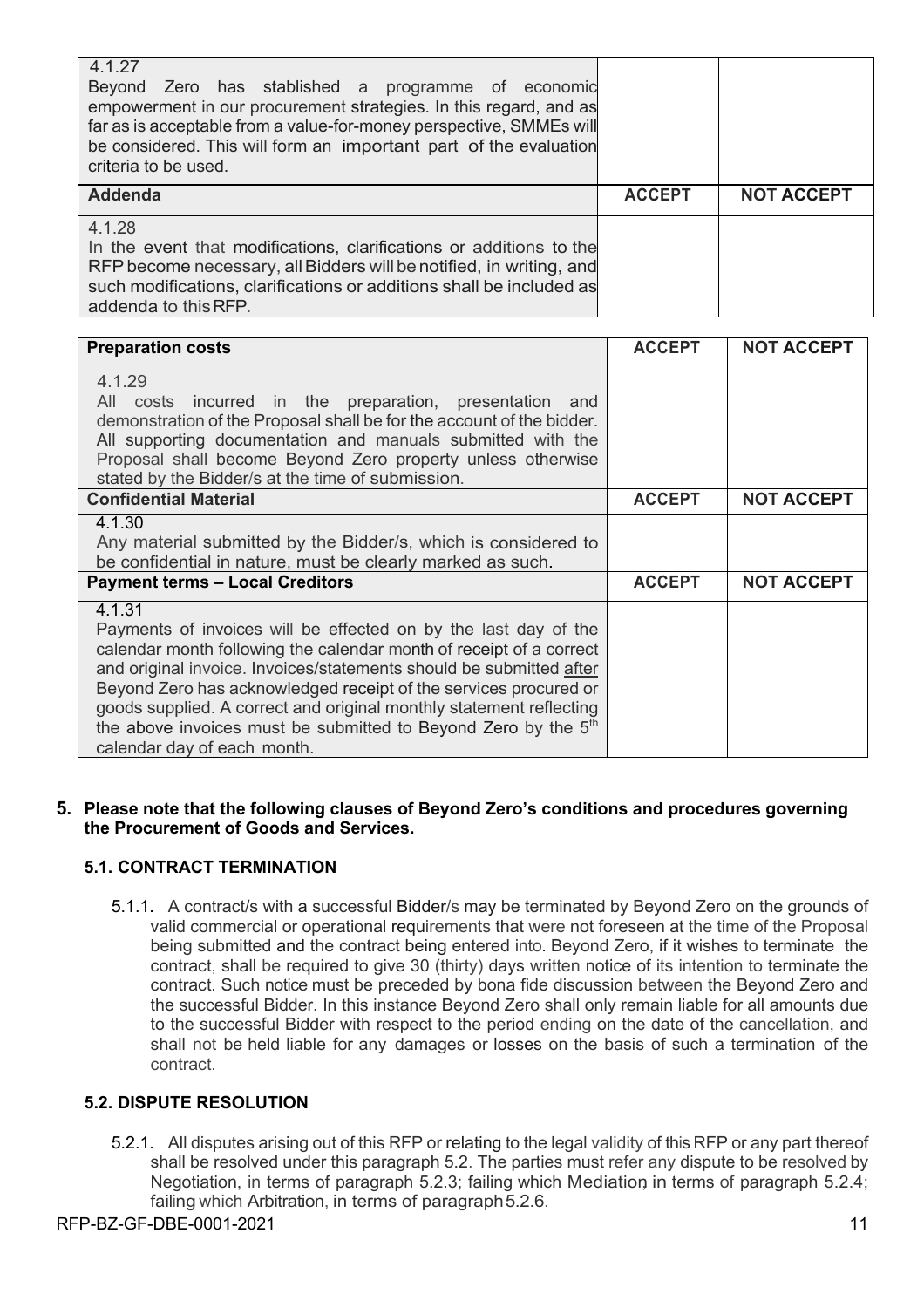- 5.2.2. Paragraph Clause 5.2.1 shall not preclude any party from access to an appropriate court of law for interim relief in respect of urgent matters by way of an interdict, or mandamus pending finalisation of the dispute resolution process contemplated in paragraph 5.2.1, for which purpose the parties irrevocably submit to the jurisdiction of a division of the High Court of the Republic of South Africa.
- 5.2.3. Within ten (10) days of notification, the parties must seek an amicable resolution to the dispute by referring the dispute to designated and authorized representatives of each of the parties to negotiate and resolve the dispute. If an amicable resolution to the dispute is found the authorized representatives of the parties must sign, within the ten (10) day period, an agreement confirming that the dispute has been resolved.
- 5.2.4. If negotiation in terms of paragraph 5.2.3 fails, the parties must, within fifteen (15) days of the negotiations failing, refer the dispute for resolution by mediation under the rules of the Arbitration Foundation of Southern Africa (or its successor or body nominated in writing by it in its stead).
- 5.2.5. The periods for negotiation (specified in paragraph 5.2.3) or for referral of the dispute for mediation (specified in paragraph 5.2.4), may be shortened or lengthened by written agreement between the parties.
- 5.2.6. In the event of the mediation contemplated in paragraph 5.2.4 failing the parties shall refer the dispute, within fifteen (15) days of the mediation failing, for resolution by expedited arbitration under the current rules of the Arbitration Foundation of Southern Africa (or its successor or body nominated in writing by it in its stead).
- 5.2.7. A single arbitrator shall be appointed by agreement between the parties within ten (10) days of the dispute being referred for arbitration, failing which the arbitrator shall be appointed by the Secretariat of the Arbitration Foundation of Southern Africa (or its successor or body nominated in writing by it in itsstead).
- 5.2.8. At all times, every reasonable effort shall be made to ensure that such arbitrator has the necessary technical skills to enable him to adjudicate the dispute in a satisfactory manner.
- 5.2.9. The arbitration shall be held at Centurion, South Africa, in English.
- 5.2.10. The South African law shall apply.
- 5.2.11. The parties shall be entitled to legal representation.
- 5.2.12. The award of the arbitrator shall be final and binding on the parties, who hereby agree to give effect to the award. Either party shall be entitled to have the arbitrator's award made an order of court at the cost of the party requesting same.
- 5.2.13. This paragraph shall constitute the irrevocable consent of the parties to the dispute resolution proceeding in terms hereof and neither of the parties shall be entitled to withdraw there from or to claim at any arbitration proceedings that they are not bound by the arbitration provisions of this RFP.
- 5.2.14. Both parties shall comply with all the provisions of the RFP and with all due diligence during the determination of such dispute should the latter arise during the course of the RFP.

#### **5.3. PAYMENT TERMS – LOCAL CREDITORS**

5.3.1. Original, detailed, correct and complete tax invoices, delivery notes, monthly statements (where applicable), VAT registration numbers (where applicable), verification of bank details (in

#### RFP-BZ-GF-DBE-0001-2021 12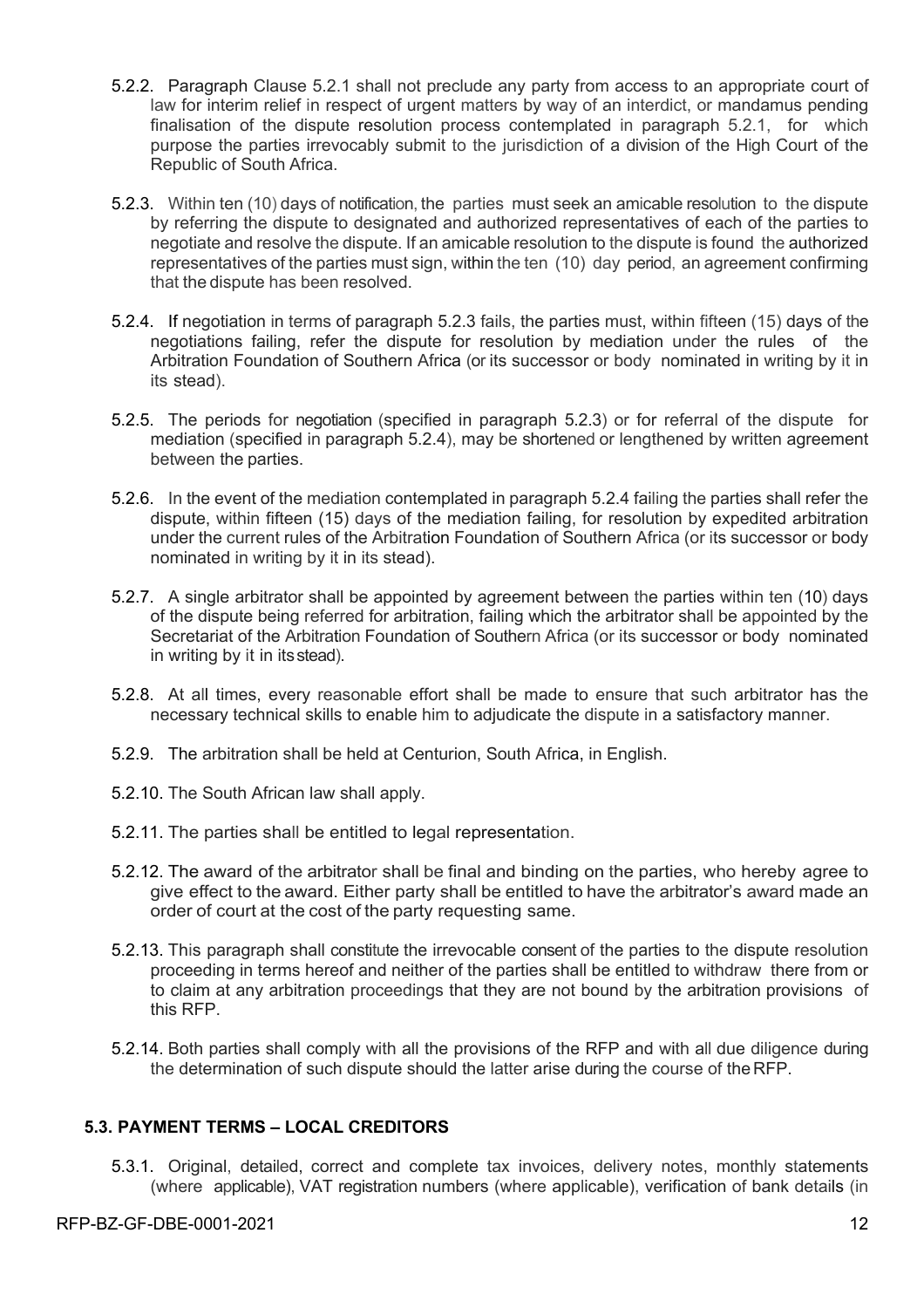the format required) and any other relevant supporting documents must be submitted to Beyond Zero after it has acknowledged receipt in writing of the services procured or goods received, to its satisfaction.

- 5.3.2. Tax invoices and all necessary supporting documents contemplated in 5.3.1 above must be submitted to Beyond Zero by the 1<sup>st</sup> (first) business day of a calendar month in order for payment to be effected by the end of the same calendar month. Otherwise payment shall be effected by the end of the following calendar month. Payments shall furthermore only be made on condition that the required documentation submitted are the originals, correct and complete.
- 5.3.3. No penalty interestshall be permitted to be charged in the event of the requirements referred to in 5.3.1 and 5.3.2 above not being complied with.
- 5.3.4. Payment shall be effected by electronic bank transfer or any other method of payment decided to be used by Beyond Zero from time to time and at Beyond Zero's sole discretion.
- 5.3.5. Payment shall furthermore be subject to Beyond Zero's standard Special Terms and Conditions of Contract, which if applicable shall prevail over this clause in all instances; and a copy whereof shall be furnished upon request.

#### **5.4. TERMINATION**

**The following clause will be applicable to all contracts entered into/orders placed by Beyond Zero:**

If, at any time during the currency of this Proposal and any subsequent contract/order, Beyond Zero in its reasonable discretion determines that the other party has, in respect of this bid, contract/order or any other contract/order or agreement to which they were or are parties to:

- o Acted dishonestly and/or in bad faith, and/or
- o Has made any intentional or negligent misrepresentation to Beyond Zero whether in any negotiations preceding the conclusion of, or in the execution of this RFP or any other agreement between the parties,

Then Beyond Zero shall be entitled by written notice to the other party forthwith to cancel the contract/order. Upon such cancellation, Beyond Zero shall be entitled, in addition to all other remedies available to it, to recover from the other party all damages it has suffered by virtue of such conduct by the other party. Should, at the time of such cancellation, Beyond Zero be indebted to the other party for any amounts whatsoever, Beyond Zero shall be entitled to withhold payment in respect thereof for a period of 90 (ninety) days from the date of cancellation in order to investigate the party's conduct and any damages suffered by Beyond Zero. NO payment by Beyond Zero to the other party after the lapse of such period shall preclude Beyond Zero thereafter, from recovering from the other party any such damages as it may have suffered.

#### **5.5. SPECIFIC INFORMATION REQUIRED**

For ease of reference and evaluating purposes, please furnish replies under the same headings and refer individually to all specific paragraph numbers. Please be clear in your response and use definite answers.

#### **5.6. COPIES REQUIRED**

It is a condition that the Bidder/s shall furnish a Proposal comprising of **one original plus 4 (four) copies** in response to this RFP. The Bidder/s shall ensure that all the relevant information and documentation is submitted with the original as well as the copies. Beyond Zero shall not be liable should it become evident that a Bidder/s offer/s is/are not accepted and the reason for such non-acceptance is as a result of the Bidder/s failure to include the information in all four copies.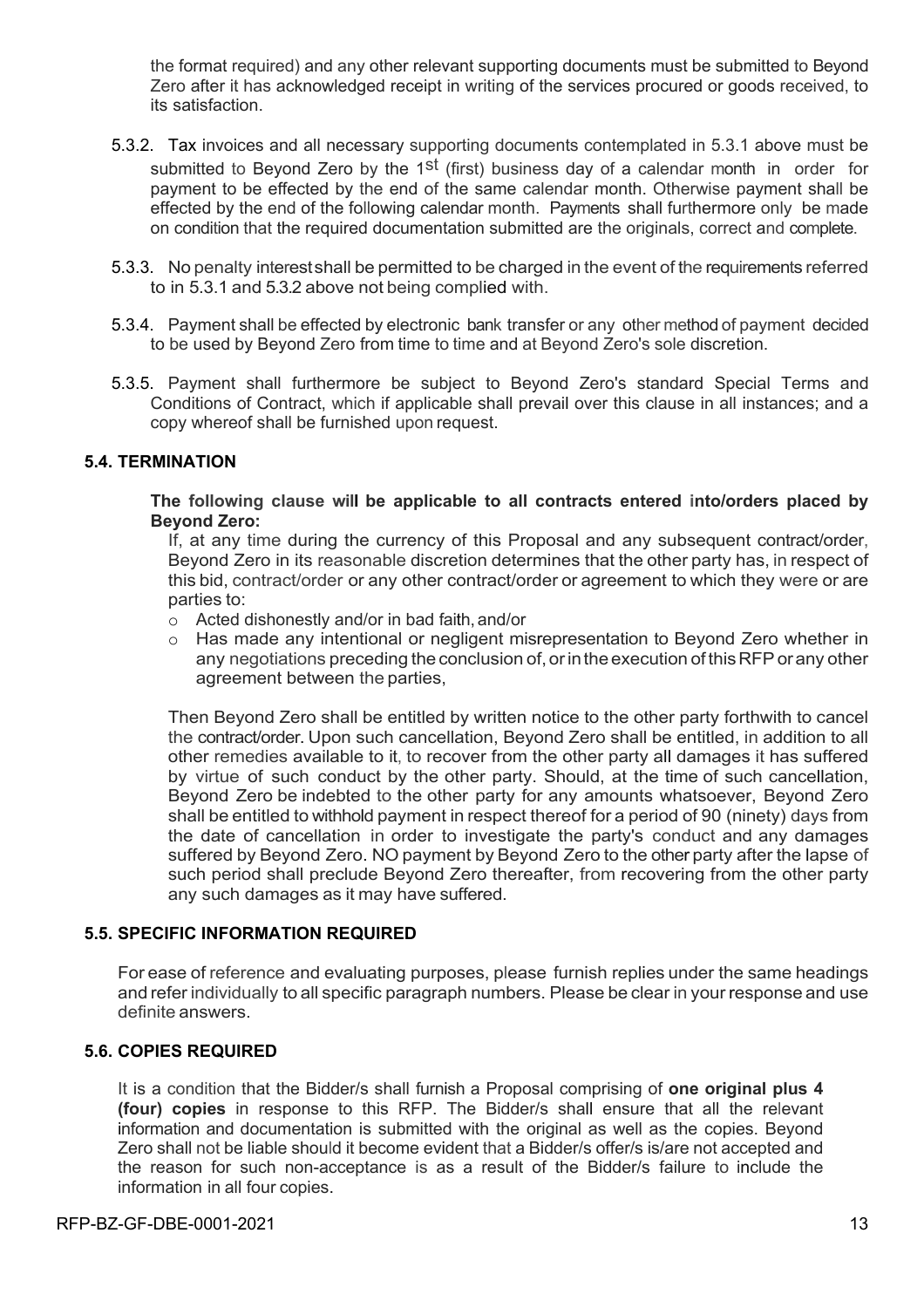#### **5.7. DUE DILIGENCE**

Bidder/s must supply Financial information as requested in paragraph B of the section marked "**F DUE DILIGENCE AND DECLARATION OF INTEREST**".

#### **5.8. GENERAL VENDOR INFORMATION**

- **5.8.1.** The following general information is required from the Bidder/s:
	- **a)** Name of Company and Trading Name
	- **b)** Postal address
	- **c)** Physical address
	- **d)** Telephone and email address
	- **e)** Head office:
		- o Postal address
		- o Physical address
		- o Telephone and email address
	- **f)** Contact person
	- **g)** List of Directors, Shareholders and Affiliated Companies, with proof of shareholding
	- **h)** Company Registration Number
	- **i)** Date of Registration
	- **j)** Ownership structure:
		- o Shareholding and Controlling Interests
		- o Basic Functional Structure
	- **k)** Original Valid Tax Clearance Certificate
	- **l)** Past three (3) years Annual Financial Statements, audited if required, or prepared by an independent accountant if audit is not required.

#### **5.9. INFRASTRUCTURE**

- 5.9.1. Provide a description of whether the company is classified and national, regional or international.
- 5.9.2. List all branches and offices within South Africa together with telephone numbers.

#### **5.10. ACTIVITY AND SERVICE PROFILE**

- 5.10.1. Provide a detailed description of:
	- a) Main field of expertise and main area of operations
	- b) Range of services offered
	- c) Reference list of contracts completed during the past three (3) or more years, including value, duration, location and contact persons
	- d) List of current contracts and value thereof, with contact persons
	- e) Any contracts that have been cancelled, with details regarding the cause of cancellation

#### **5.11. MANAGEMENT AND SERVICING**

- 5.11.1. Please supply a full description of how the company is organized together with an organisation organogram.
- 5.11.2. Please indicate a breakdown of staff compliment into management/ supervisors/ administration/ guards/ other services (specify).
- 5.11.3. Please provide detailsof qualifications and selection process with regards to management and supervisory expertise in the company.
- 5.11.4. Are all these personnel employed on a full time basis? If not, provide details.

#### **5.12. ELECTRONIC DATA INTERCHANGE (EDI)**

5.12.1. Respond to the following questions in respect of EDI by ticking the relevant box: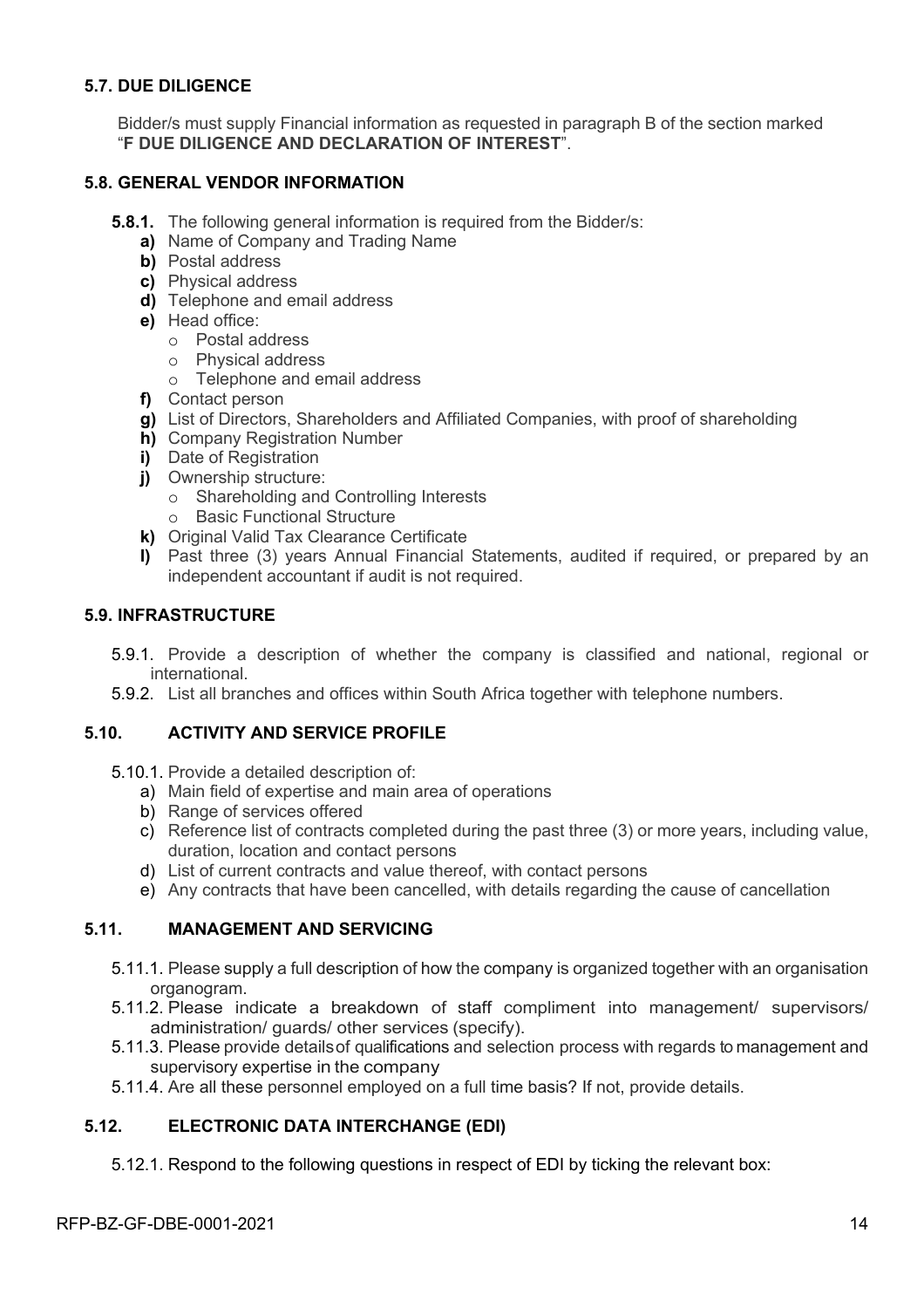a) Do you have access to the Internet?

**YES NO**

b) Are you interested in EDI between yourself and Beyond Zero?

| YES | <b>NO</b> |
|-----|-----------|
|     |           |
|     |           |

#### **5.13. REASONS FOR DISQUALIFICATION**

- 5.13.1. Beyond Zero reserves the right to disqualify any bidder which does any one or more of the following, and such disqualification may take place without prior notice to the offending bidder, however the bidder shall be notified in writing ofsuch disqualification:
	- a) Bidders who do not submit a valid and original Tax Clearance Certificate at the closing date and time of the RFP;
	- b) Bidders who submitted incomplete information and documentation according to the requirements of this RFP;
	- c) Bidders who submitted information that is fraudulent, factually untrue or inaccurate, for example memberships that do not exist, B-BBEE credentials, experience, etc.;
	- d) Bidders who received information not available to other vendors through fraudulent means; and/or
	- e) Bidders who do not comply with *mandatory requirements* as stipulated in this RFP.
- 5.13.2. There shall be **no public opening** of the Proposals received; however, the list of proposals received may be published on the Beyond Zero website. There shall be no discussions with any enterprise until evaluation of the proposal has been complete. Any subsequent discussions shall be at the discretion of Beyond Zero. Unless specifically provided for in the proposal document, proposals submitted by means of facsimile shall not be considered.

#### **5.14. ENQUIRIES**

Enquiries regarding this RFP are to be submitted via e-mail to:

#### **RFP Enquiries – Procurement Manager**

**Procurement@beyondzero.org.za**

Enquiries should reference specific paragraph numbers, where appropriate. All enquiries must be forwarded in writing by email by no later than 13:00 on the 05<sup>th</sup> March 2021.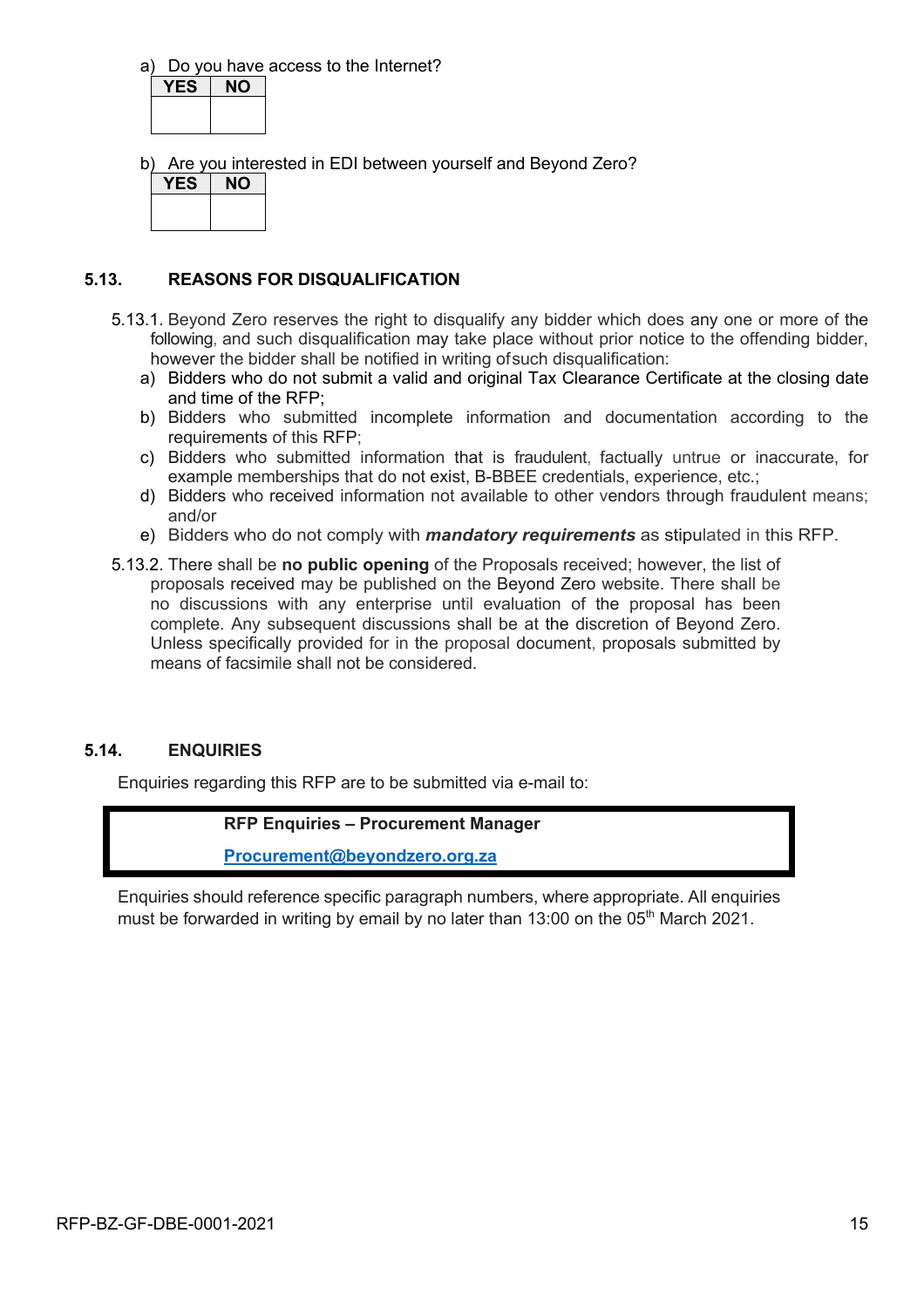## **E BROAD-BASED BLACK ECONOMIC EMPOWERMENT (B-BBEE)**

#### **PREFERENCE POINTS CLAIM FORM IN TERMS OF THE PREFERENTIAL PROCUREMENT REGULATIONS 2011**

*This preference form must form part of all Proposals. It contains general information and serves as a claim form for preference points for Broad-Based Black Economic Empowerment (B-BBEE) Status Level of Contribution*

**NB: BEFORE COMPLETING THIS FORM, BIDDERS MUST STUDY THE GENERAL CONDITIONS, DEFINITIONS AND DIRECTIVES APPLICABLE IN RESPECT OF B-BBEE, AS PRESCRIBED IN THE PREFERENTIAL PROCUREMENT REGULATIONS, 2011.**

#### **1. GENERAL CONDITIONS**

- 1.1. The following preference point systems are applicable to all proposals:
	- 1.1.1. The 80/20 system for requirements with a Rand value of up to R1,000,000 (all applicable taxes included), and
	- 1.1.2. The 90/10 system for requirements with a Rand value above R1,000,000 (all applicable taxes included).
- 1.2. The value of this bid is estimated to exceed R1 000 000 (all applicable taxes included) and therefore the 90/10 system shall be applicable.
- 1.3. Preference points for this RFP shall be awarded for:

| <b>1.3.1. Price:</b>                       | 90 points  |
|--------------------------------------------|------------|
| 1.3.2. BBBEE Status Level of Contribution: | 10 points  |
|                                            | 100 points |

- 1.4. Failure on the part of a Bidder to fill in and/or to sign this form and submit a B-BBEE Verification Certificate from a Verification Agency accredited by the South African Accreditation System (SANAS) or a Registered Auditor approved by the Independent Regulatory Board of Auditors (IRBA) or an Accounting Officer as contemplated in the Close Corporation Act (CCA) together with the bid, will be interpreted to mean that preference points for B-BBEE status level of contribution are not claimed.
- 1.5. Beyond Zero reserves the right to require of a Bidder, either before a bid is adjudicated or at any time subsequently, to substantiate any claim in regard to preferences, in any manner required by Beyond Zero.

#### **2. DEFINITIONS**

- 2.1. **"all applicable taxes"** includes value-added tax, pay as you earn, income tax, unemployment insurance fund contributions and skills development levies;
- 2.2. **"B-BBEE"** means broad-based black economic empowerment as defined in section 1 of the Broad-Based Black Economic Empowerment Act;
- 2.3. **"B-BBEE status level of contributor"** means the B-BBEE status received by a measured entity Based on its overall performance using the relevant scorecard contained in the Codes of Good Practice on Black Economic Empowerment, issued in terms of section 9(1) of the Broad-Based Black Economic Empowerment Act;
- 2.4. **"bid"** means a written offer in a prescribed or stipulated form in response to an invitation for the provision of services, works or goods, through price quotations, advertised competitive bidding

#### RFP-BZ-GF-DBE-0001-2021 16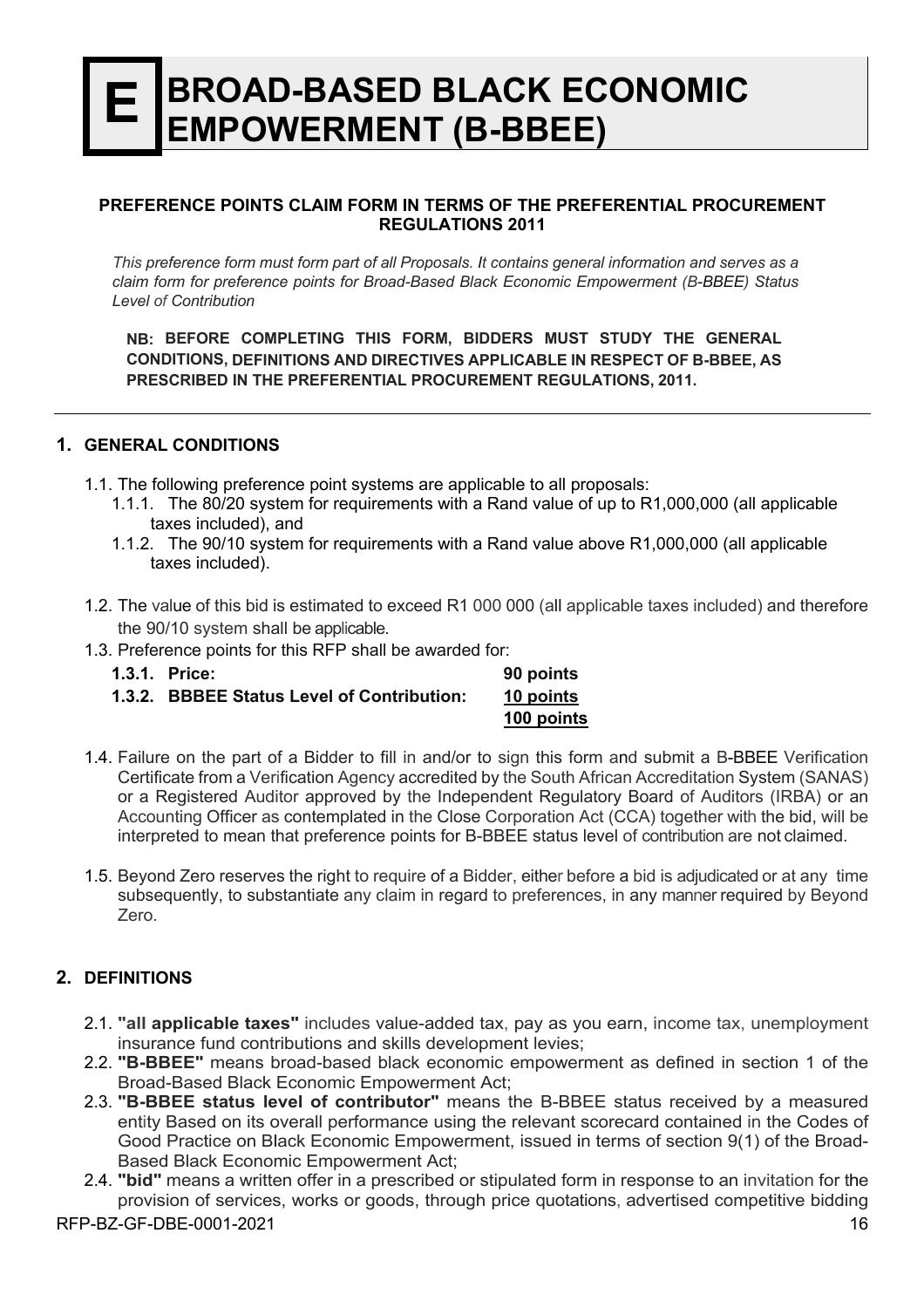processes or proposals;

- 2.5. **"comparative price"** means the price after the factors of a non-firm price and all unconditional discounts that can be utilized have been taken into consideration;
- 2.6. **"consortium or joint venture"** means an association of persons for the purpose of combining their expertise, property, capital, efforts, skill and knowledge in an activity for the execution of a contract:
- 2.7. **"contract"** means the agreement that results from the acceptance of a bid;
- 2.8. **"EME"** means any enterprise with an annual total revenue of R5 million or less;
- 2.9. **"Firm price"** means the price that is only subject to adjustments in accordance with the actual increase or decrease resulting from the change, imposition, or abolition of customs or excise duty and any other duty, levy, or tax, which, in terms of the law or regulation, is binding on the contractor and demonstrably has an influence on the price of any supplies, or the rendering costs of any service, for the execution of the contract;
- 2.10. **"functionality"** means the measurement according to predetermined norms, as set out in the bid documents, of a service or commodity that is designed to be practical and useful, working or operating, taking into account, among other factors, the quality, reliability, viability and durability of a service and the technical capacity and ability of a bidder;
- 2.11. **"non-firm prices"** means all prices other than "firm"prices;
- 2.12. **"person"** includes a juristic person;
- 2.13. **"rand value"** means the total estimated value of a contract in South African currency, calculated at the time of bid invitations, and includes all applicable taxes and excise duties;
- 2.14. **"sub-contract"** means the primary contractor's assigning, leasing, making out work to, or employing, another person to support such primary contractor in the execution of part of a project in terms of the contract;
- 2.15. **"total revenue"** bears the same meaning assigned to this expression in the Codes of Good Practice on Black Economic Empowerment, issued in terms of section 9(1) of the Broad-Based Black Economic Empowerment Act and promulgated in the *Government Gazette* on 9 February 2007;
- 2.16. **"trust"** means the arrangement through which the property of one person is made over or bequeathed to a trustee to administer such property for the benefit of another person; and
- 2.17. **"trustee"** means any person, including the founder of a trust, to whom property is bequeathed in order for such property to be administered for the benefit of another person.

#### **3. ADJUDICATION USING A POINT SYSTEM**

- 3.1. The Bidder obtaining the highest number of total points maybe deemed the successful Bidder.
- 3.2. Preference points shall be calculated after prices have been brought to a comparative basis taking into account all factors of non-firm prices and all unconditional discounts;
- 3.3. Points scored must be rounded off to the nearest 2 decimal places.
- 3.4. In the event that two or more proposals have scored equal total points, the successful bid must be the one scoring the highest number of preference points for B-BBEE .
- 3.5. However, when functionality is part of the evaluation process and two or more proposals have scored equal points including equal preference points for B-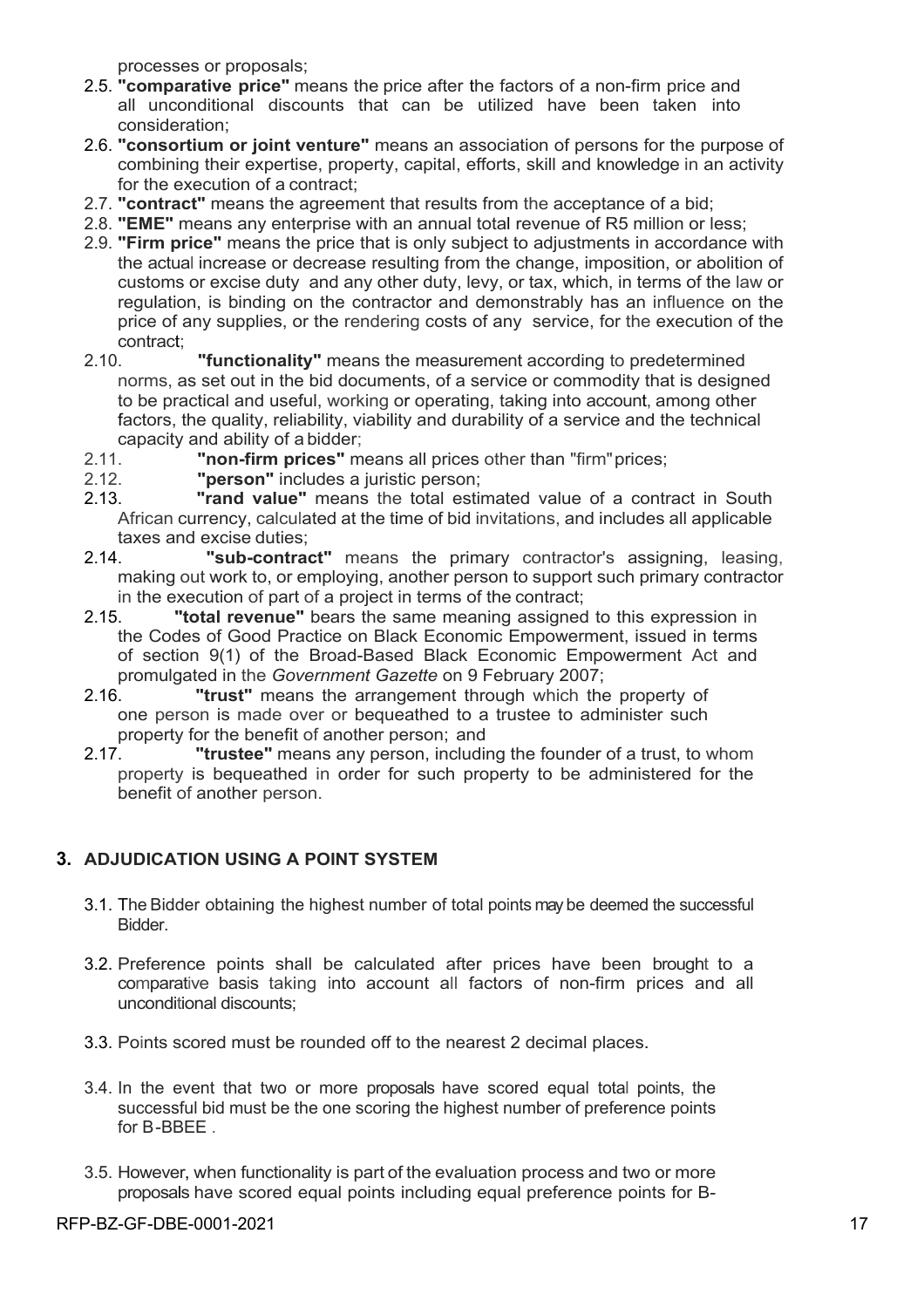BBEE, the successful bid must be the one scoring the highest score for functionality.

3.6. Should two or more proposals be equal in all respects, the award shall be decided by the drawing of lots.

#### **4. POINTS AWARDED FOR PRICE**

4.1. THE 80/20 OR 90/10 PREFERENCE POINT SYSTEMS

A maximum of 80 or 90 points is allocated for price on the following basis:

80/20 90/10 or

 $Ps = 80\left(1 - \frac{Pt - P \min}{P \min}\right)$  or  $Ps = 90\left(1 - \frac{Pt - P \min}{P \min}\right)$ 

Where

 $Ps$  $\equiv$ Points scored for comparative price of bid under consideration

 $P<sub>+</sub>$  $=$ Comparative price of bid under consideration

Comparative price of lowest acceptable bid  $Pmin =$ 

#### **5. POINTS AWARDED FOR B-BBEE STATUS LEVEL OF CONTRIBUTION**

5.1. In terms of Regulation 5(2) and 6(2) of the Preferential Procurement Regulations, preference points must be awarded to a bidder for attaining the B-BBEE status level of contribution in accordance with the table below:

| <b>B-BBEE Status Level of</b>    | <b>Number of Points (90/10</b> | <b>Number of Points (80/20</b> |
|----------------------------------|--------------------------------|--------------------------------|
| <b>Contributor</b>               | system)                        | system)                        |
|                                  |                                | 20                             |
|                                  |                                | 18                             |
|                                  |                                | 16                             |
|                                  | 5                              | 12                             |
|                                  |                                |                                |
|                                  |                                |                                |
|                                  |                                |                                |
|                                  |                                |                                |
| <b>Non-compliant Contributor</b> |                                |                                |

- 5.2. Bidders who qualify as EMEs in terms of the B-BBEE Act must submit a certificate issued by an Accounting Officer as contemplated in the CCA or a Verification Agency accredited by SANAS or a Registered Auditor. Registered auditors do not need to meet the prerequisite for IRBA's approval for the purpose of conducting verification and issuing EMEs with B-BBEE Status Level Certificates.
- 5.3. Bidders other than EMEs must submit their original and valid B-BBEE status level verification certificate or a certified copy thereof, substantiating their B-BBEE rating issued by a Registered Auditor approved by IRBA or a Verification Agency accredited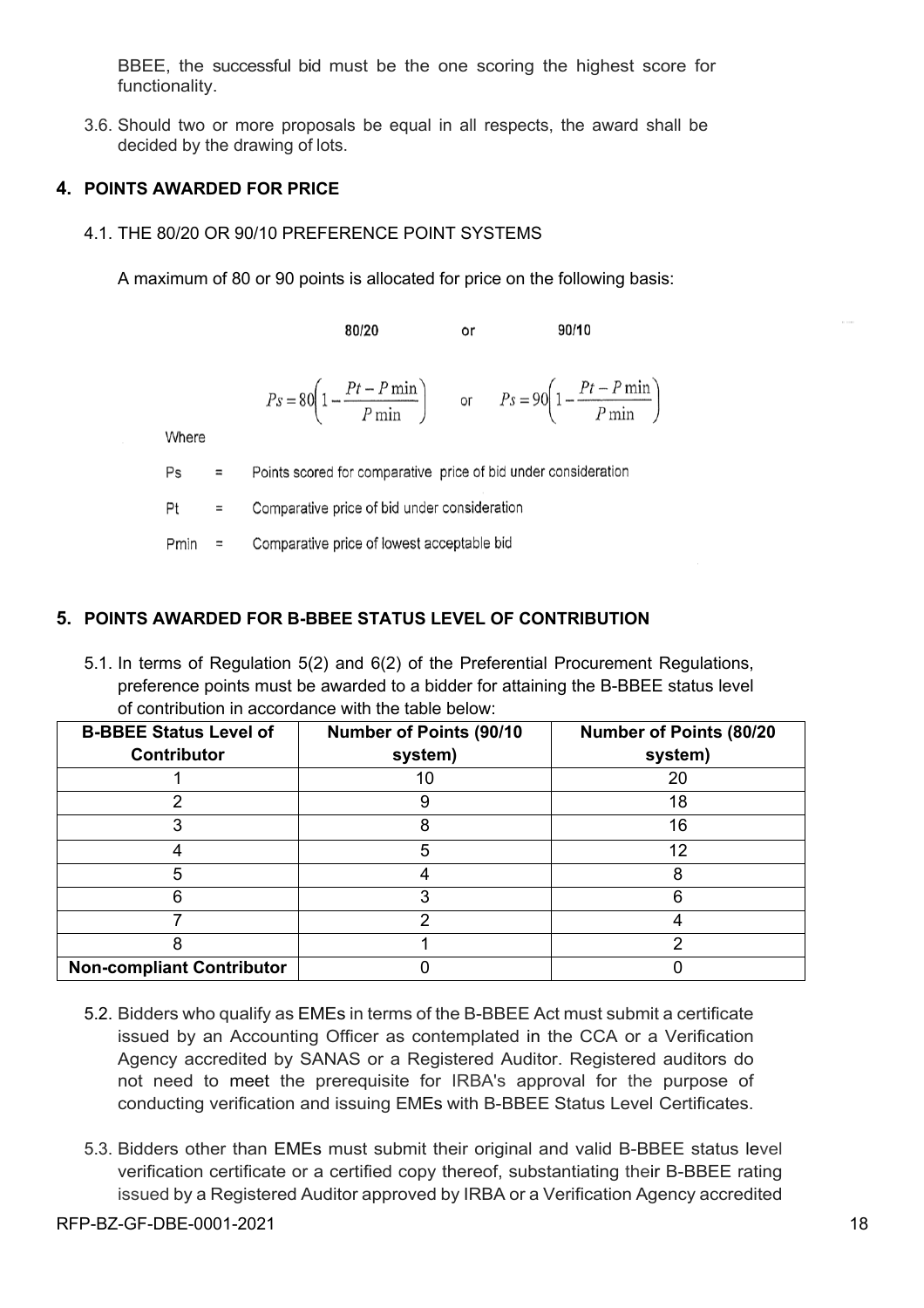by SANAS.

- 5.4. A trust, consortium or joint venture, will qualify for points for their B-BBEE status level as a legal entity, provided that the entity submits their B-BBEE status level certificate.
- 5.5. A trust, consortium or joint venture will qualify for points for their B-BBEE status level as an Unincorporated entity, provided that the entity submits their consolidated B-BBEE scorecard as if they were a group structure and that such a consolidated B-BBEE scorecard is prepared for every separate bid.
- 5.6. Tertiary institutions and public entities will be required to submit their B-BBEE status level certificates in terms of the specialized scorecard contained in the B-BBEE Codes of Good Practice.
- 5.7.A person will not be awarded points for B-BBEE status level if it is indicated in the bid documents that such a bidder intends sub-contracting more than 25% of the value of the contract to any other enterprise that does not qualify for at least the points that such a bidder qualifies for, unless the intended sub-contractor is an EME that has the capability and ability to execute the sub-contract.
- 5.8.A person awarded a contract may not sub-contract more than 25% of the value of the contract to any other enterprise that does not have an equal or higher B-BBEE status level than the person concerned, unless the contract is sub-contracted to an EME that has the capability and ability to execute the sub-contract.

#### **6. BID DECLARATION**

6.1. Bidders who claim points in respect of B-BBEE Status Level Contribution must complete the following:

#### **B-BBEE Status Level on Contribution………….=………….points (maximum of 10 points)**

(Points claimed must be in accordance with the table reflected in paragraph 5.1 and must be substantiated by means of a B-BBEE certificate issued by a Verification Agency accredited by SANAS or a Registered Auditor approved by IRBA or an Accounting Officer as contemplated in the CCA)

#### **7. SUB-CONTRACTING**

7.1. Will any portion of the Proposal be sub-contracted? YES / NO (delete which is not applicable)

7.2. If yes, please indicate:

7.2.1. What percentage of the Proposal will be sub-contracted:…………….%

7.2.2. Name of sub-contractor…………………………/……………………………..

7.2.3. B-BBEE Status Level of the sub-contractor/s………………………………..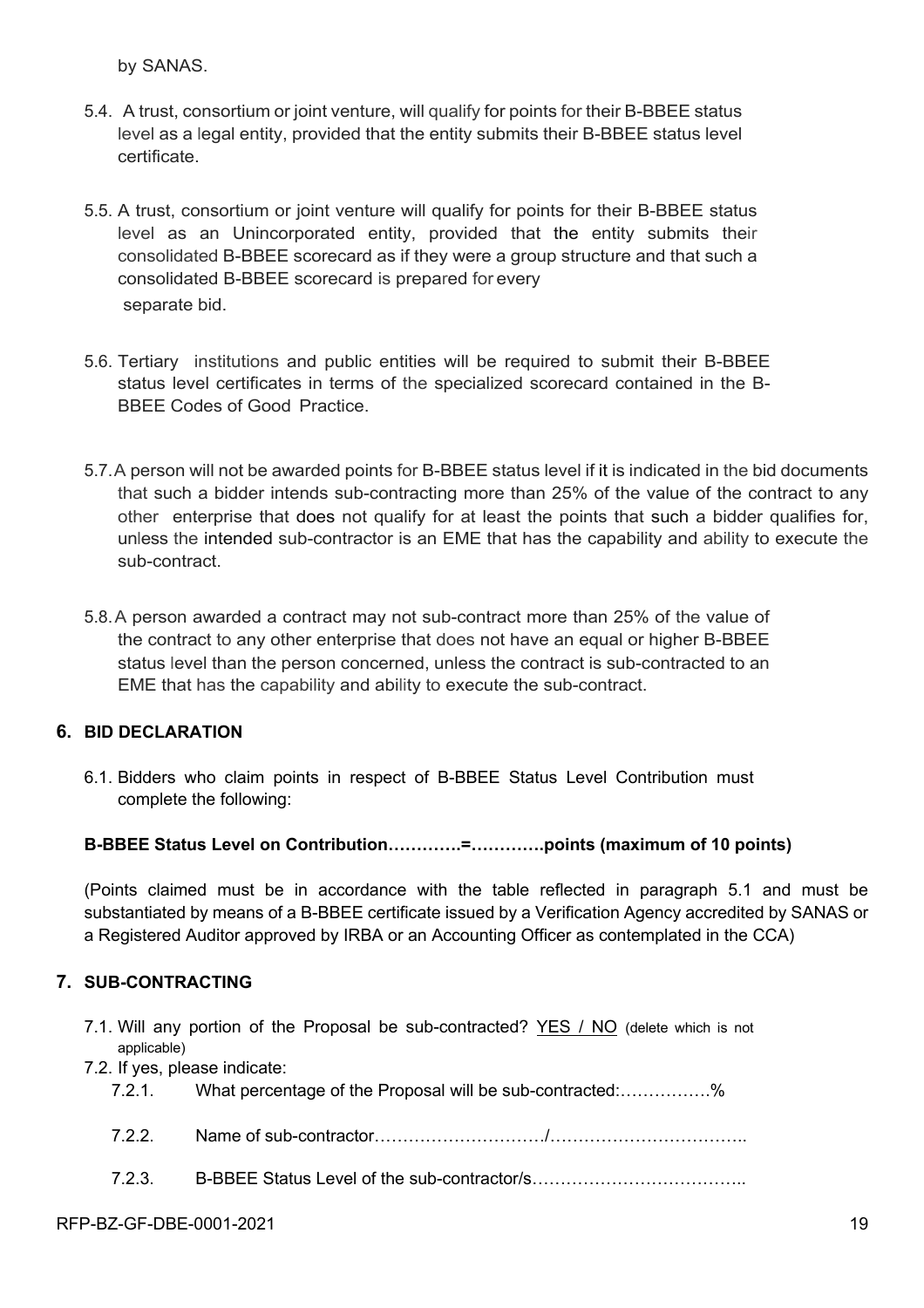#### **8. DECLARATION**

- 8.1. Name of company:………………………………………………………………………….
- 8.2. Company registration number:………………………………………..

8.3. VAT Registration number:…………………………………………..

- 8.4. Type of Entity (tick applicable option):
	- o Company
	- o Close Corporation
	- o NPC
	- o Partnership / Joint Venture / Consortium
	- o Sole Proprietor

8.5. Describe the Principal Business Activities:……………………………………………

#### 8.6. Company Classification (tick applicable option):

- o Manufacturer
- o Supplier
- o Professional Service Provider
- o Other (provide detail)………………………………………………….
- 8.7. Total number of years the entity has been in business?.................YEARS
- 8.8. I/we, the undersigned, who is / are duly authorized to do so on behalf of the entity certify that the points claimed, based on the B-BBEE Status Level of Contribution indicated in paragraph 5, qualifies the entity for the preference(s) shown and I/we acknowledge that:
	- 8.8.1. The information furnished is true and correct;
	- 8.8.2. The preference points claimed are in accordance with the General Conditions as indicated in paragraph 1 of this form;
	- 8.8.3. In the event of a contract being awarded as a result of points claimed as shownin paragraph 6, the contractor may be required to furnish documentary proof to the satisfaction of Beyond Zero that the claims are correct;
	- 8.8.4. If the B-BBEE status level of contribution has been claimed or obtained on a fraudulent basis or any of the conditions of contract have not been fulfilled, Beyond Zero may, in addition to any other remedy it may have:
		- a) disqualify the personfrom the bidding process;
		- b) recover costs, losses or damages it has incurred or suffered as a result of that person's conduct;
		- c) cancel any contract and claim any damages which it has suffered as a result of having to make less favourable arrangements due to such cancellation;
		- d) restrict the Bidder or contractor, its shareholders and directors, or only the shareholders and directors who acted on a fraudulent basis, from obtaining business from Beyond Zero for a period not exceeding 10 years, after the audi alteram partem (hear the other side) rule has been applied; and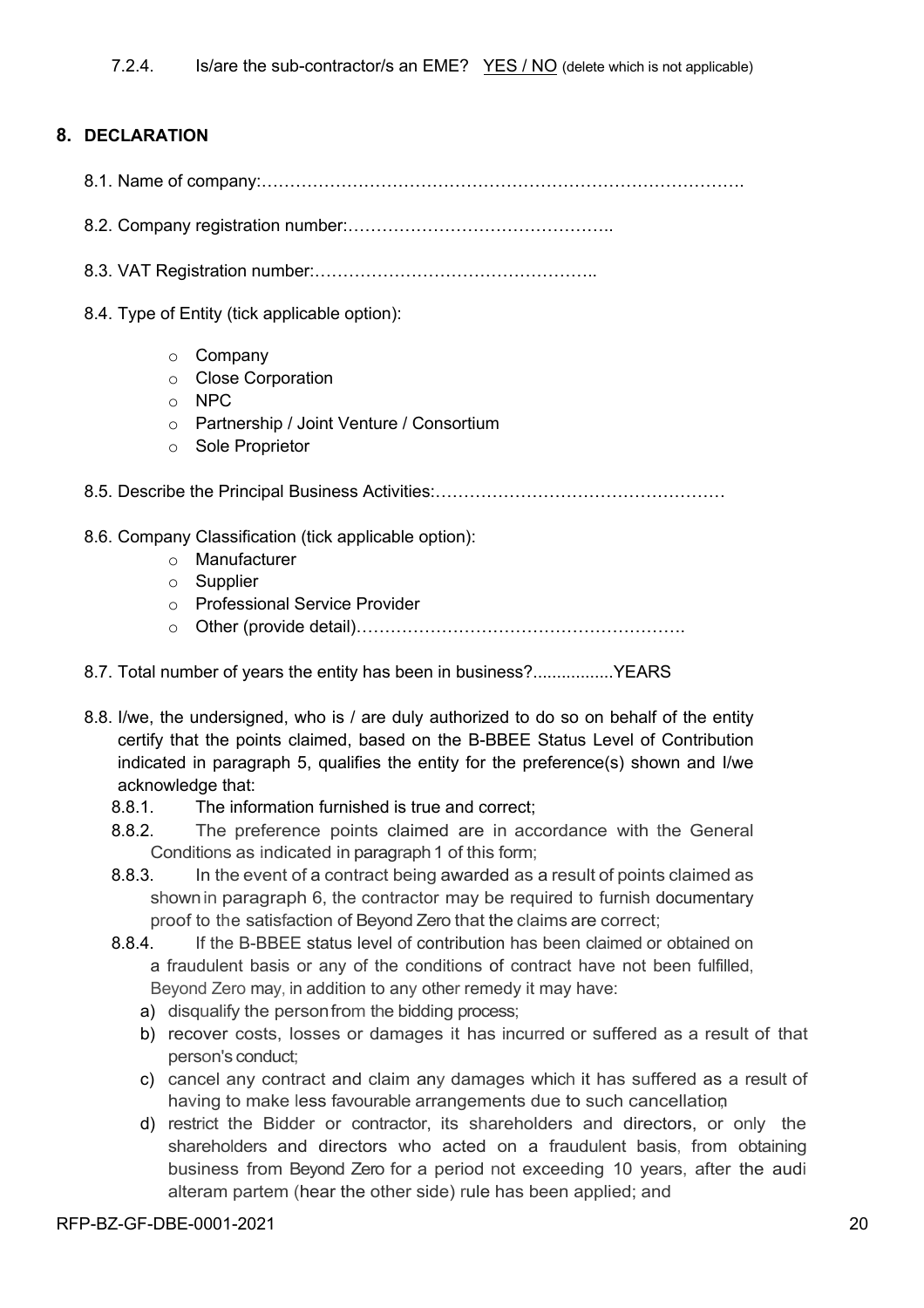e) forward the matter for criminal prosecution

**SIGNATURE OF BIDDER(S):**

**WITNESS: WITNESS:**

**DATE:……………………………………………**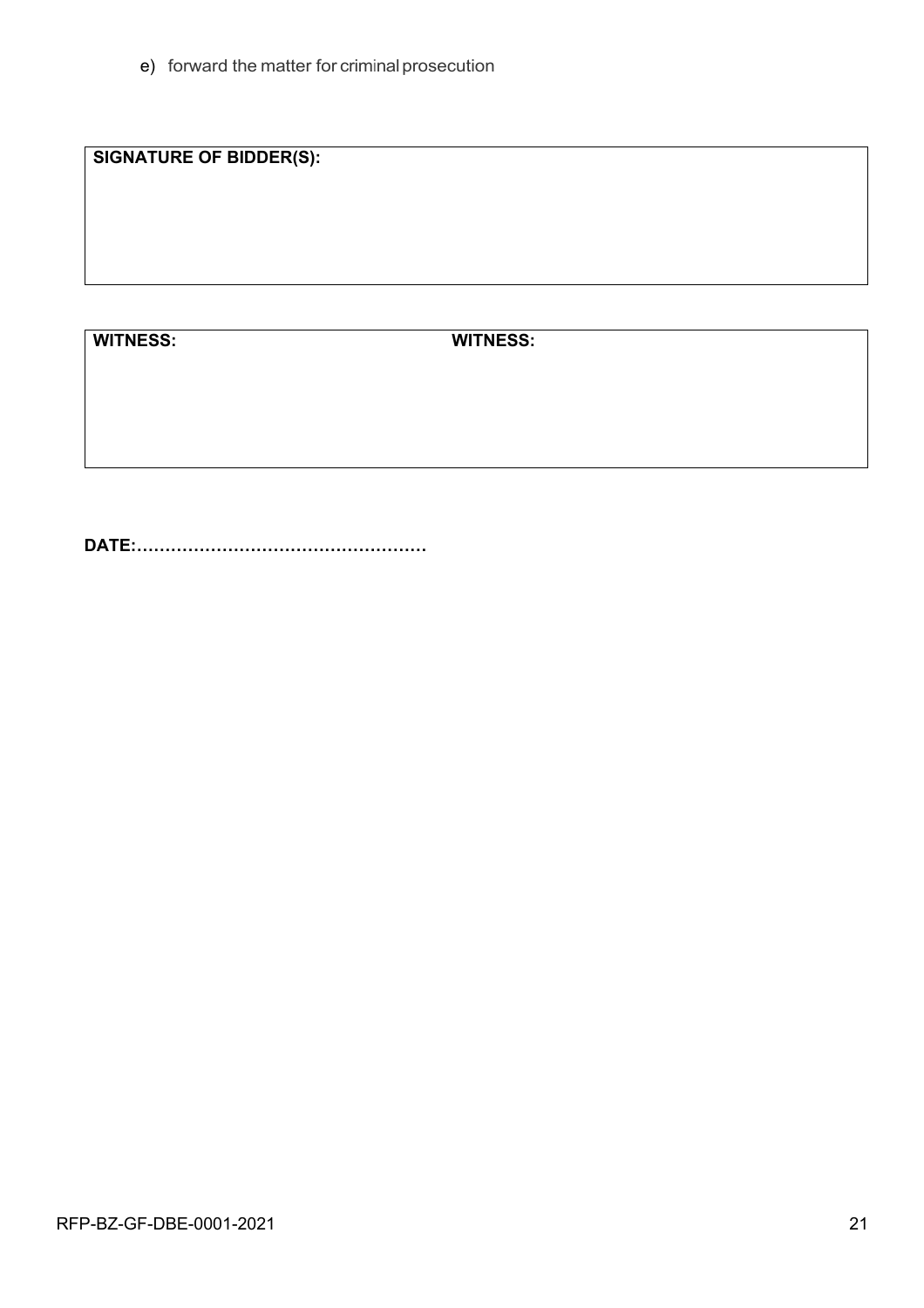## **DUE-DILIGENCE AND DECLARATION OF ITEREST**

#### **DUE DILIGENCE: FINANCIAL ASSESSMENT**

#### **A. SUPPLIER EVALUATION QUESTIONNAIRE**

This questionnaire must be completed by all Bidder/s. This information is critical for Bidder/s evaluation purposes and must be completed honestly andaccurately.

1. Names of your company's five key customers and as a percentage of accounts receivable / debtors book.

| <b>Customer Name</b> | % of accounts<br>receivable /<br>debtors book |
|----------------------|-----------------------------------------------|
|                      | 0 > 20%                                       |
|                      | $20\% > 40\%$                                 |
|                      | $40\% > 60\%$                                 |
|                      | $60\% > 80\%$                                 |
|                      | $80\% > 100\%$                                |

2. How often did your company experience industrial action incidents e.g. strikes, go-slows, etc. Please indicate the number of incidences by completing the relevant block.

| Past two years | <b>Past three years</b> |
|----------------|-------------------------|
|                |                         |
|                |                         |
|                |                         |

- 3. Kindly indicate your entity's investment in training (as a percentage of turnover)……………%
- 4. Indicate your entity's Top Management experience by ticking the relevant boxes:

|        | Average $ < 5$ years | $\vert$ 5>10 years $\vert$ 10>15 years | 15>20 years   20 ears> |  |
|--------|----------------------|----------------------------------------|------------------------|--|
| vears: |                      |                                        |                        |  |

- 5. Does your entity have Electronic Data Interface (EDI) capabilities? YES / NO (delete which is not applicable)
- 6. Can information received from buyers be fed into your applications electronically? YES / NO (delete which is not applicable)
- 7. Can your entity provide information to buyers in electronic format? YES / NO (delete which is not applicable)
- 8. Does your entity have any existing electronic link with your trading partners? YES / NO (delete which is not applicable)
- 9. How long has your entity been trading or in operation? Please tick the relevant box:

RFP-BZ-GF-DBE-0001-2021 22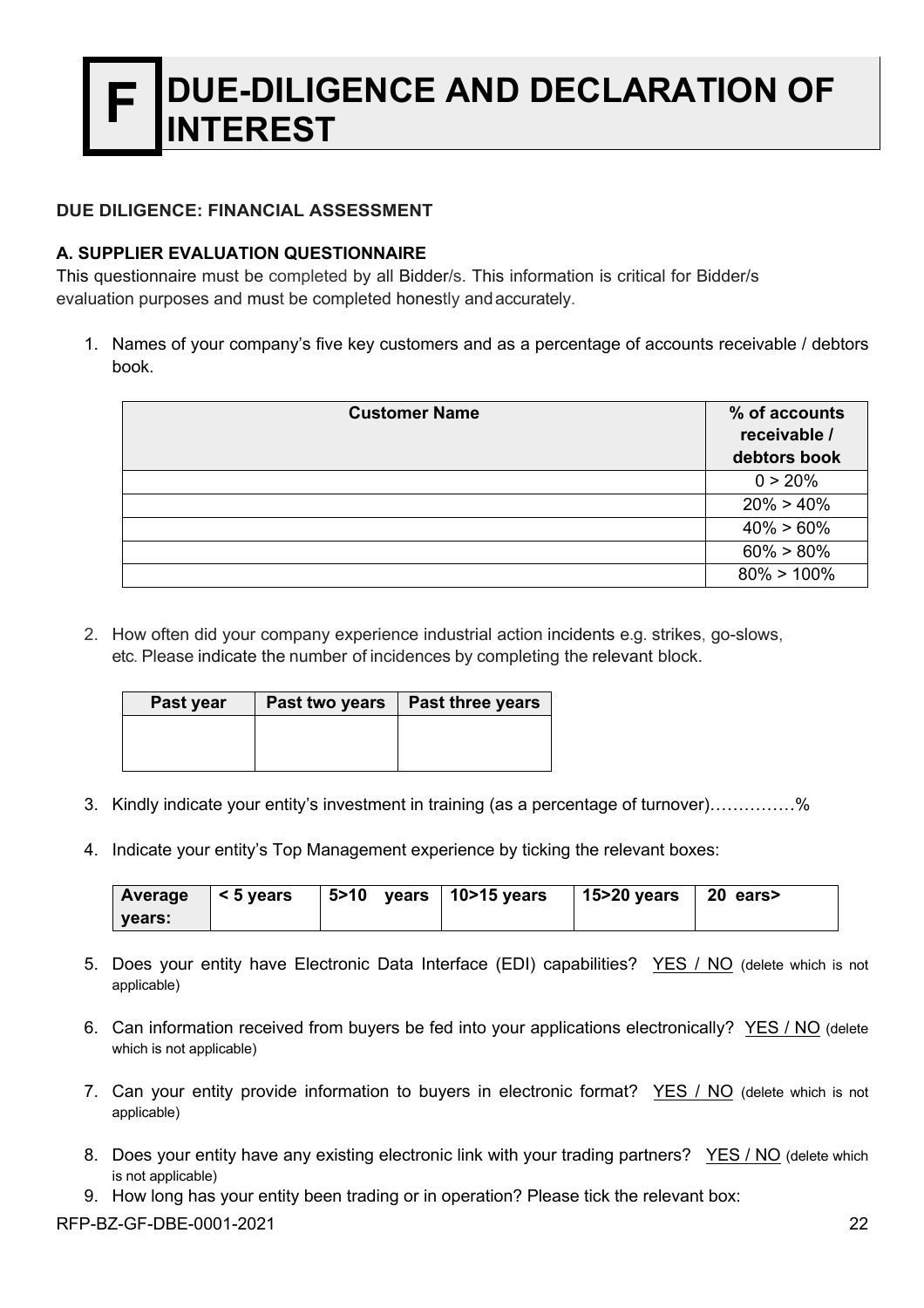| Years      | Less than | $3$ to 5 | 6 to 10 | 11 to 15 | More than 15 |
|------------|-----------|----------|---------|----------|--------------|
| operation: | 3 years   | vears    | vears   | vears    | vears        |

*I / we hereby confirm that above information has been completed to the best of our knowledge and that no attempt has been made to misrepresent or misstate the facts or answer as required by this questionnaire.*

| Signature:          | Name:                         |
|---------------------|-------------------------------|
| <b>Position:</b>    | Date:                         |
| <b>Entity name:</b> | <b>Official Entity stamp:</b> |
|                     |                               |
|                     |                               |

#### **B. INFORMATION REQUIRED FOR FINANCIAL ASSESSMENT**

The following information must be submitted with the Proposal documents:

- o Annual Certified / Audited Financial Statements i.e. Balance Sheet, Income Statement *I* Detailed Income Statement and Cash Flow Statement - for the past three years.
- o A detailed description of business relationships *I* agreement between the Bidder and their licensor / franchisee *I* partner shall be provided as well as the identification of any restrictions.
- o A statement by the Bidder confirming that none of his personnel has any involvement or interest in Beyond Zero.
- o Contact names and telephone numbers of at least three key / largest customers of the Bidder/s.
- $\circ$  Bidder/s banking details i.e. account number, name of main bank and branch.
- o Group Structure (including percentage shareholding or member interests).
- $\circ$  Non-listed entities to submit a brief report or review on operations, current financial results and future plans.

**All requested information in A and B above must be completed / submitted. This information is critical for assessment purposes. Should abovementioned information be unavailable for any reason, Beyond Zero will award a 0 (nil) point for information not submitted.**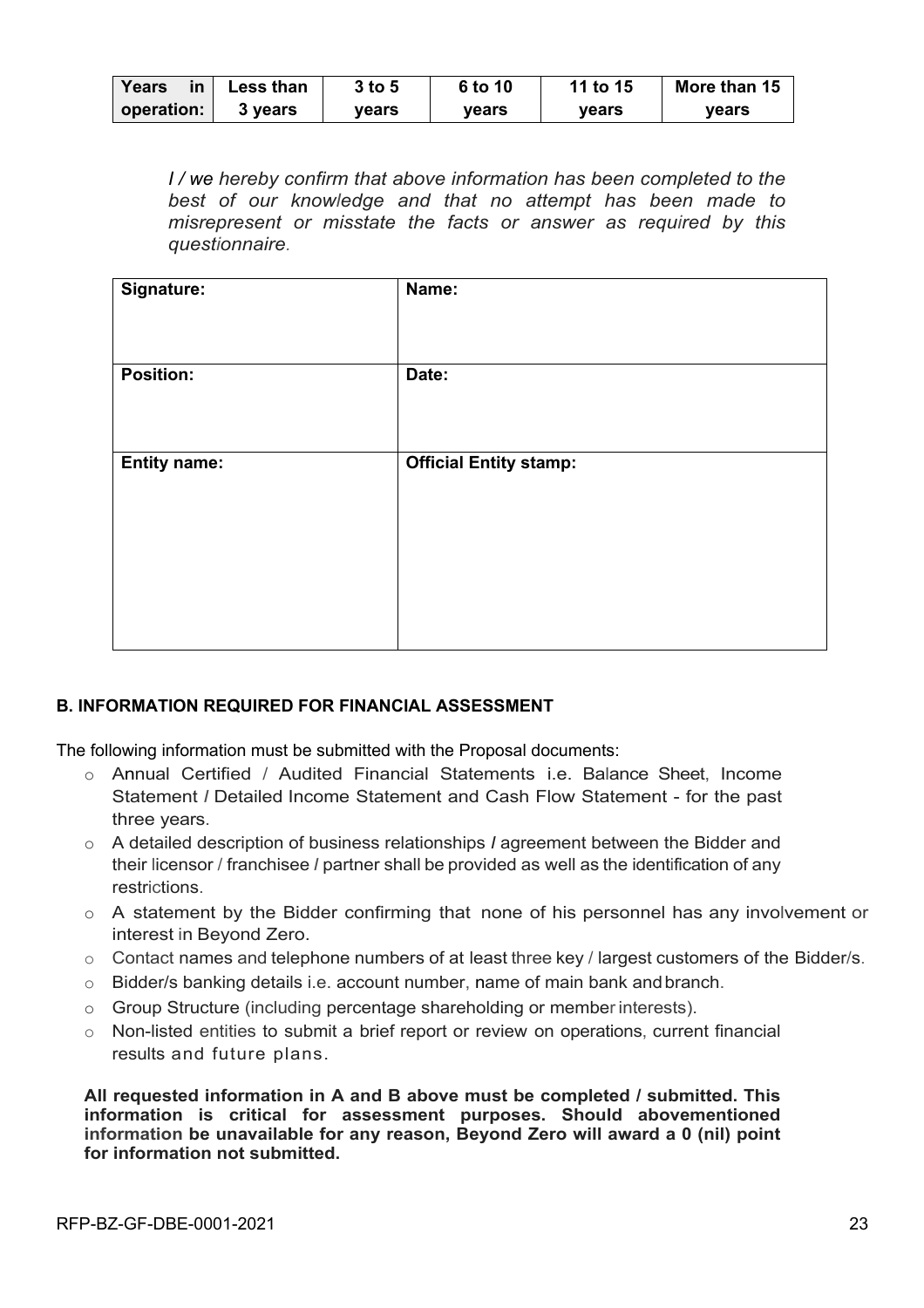#### **This section of the Proposal must be completed and signed by the Bidder's authorised personnel as indicated below:**

- 1. Please indicate your total bid price here: R.................................................. (compulsory) **Important: It is mandatory to indicate your total bid price as requested above. This price must be the same as the total bid price you submit in your pricing schedule. Should the total bid prices differ, the one indicated above shall be considered the correct price.**
- **2.** N**OTE: All prices must be VAT inclusive and must be quoted in South African Rand (ZAR).**
- 3. Are the rates quoted firm for the full period of the Proposal? YES / NO (delete which is not applicable)
- 4. **Mandatory**: If not firm for full period, provide details of the basis on which adjustments shall be applied, e.g. CPI, and also details of the cost breakdown if applicable.

| Cost / price element: | <b>Basis of adjustment:</b> |
|-----------------------|-----------------------------|
|                       |                             |
|                       |                             |
|                       |                             |
|                       |                             |

#### 5. Price adjustments:

| No price adjustments that are 100% linked to exchange rate | Comply | Not comply |
|------------------------------------------------------------|--------|------------|
| variations shall be allowed.                               |        |            |
| Substantiate / comments:                                   |        |            |
|                                                            |        |            |
|                                                            |        |            |

#### 6. Rates linked to Exchange Rate:

| The Bidder must indicate clearly which portion of the price is | Comply | Not comply |
|----------------------------------------------------------------|--------|------------|
| linked to the Exchange Rate.                                   |        |            |
| Substantiate / comments:                                       |        |            |
|                                                                |        |            |
|                                                                |        |            |

#### 7. Additional costs:

| All additional costs must be clearly specified. | Comply | Not comply |
|-------------------------------------------------|--------|------------|
|                                                 |        |            |
| Substantiate / comments:                        |        |            |
|                                                 |        |            |
|                                                 |        |            |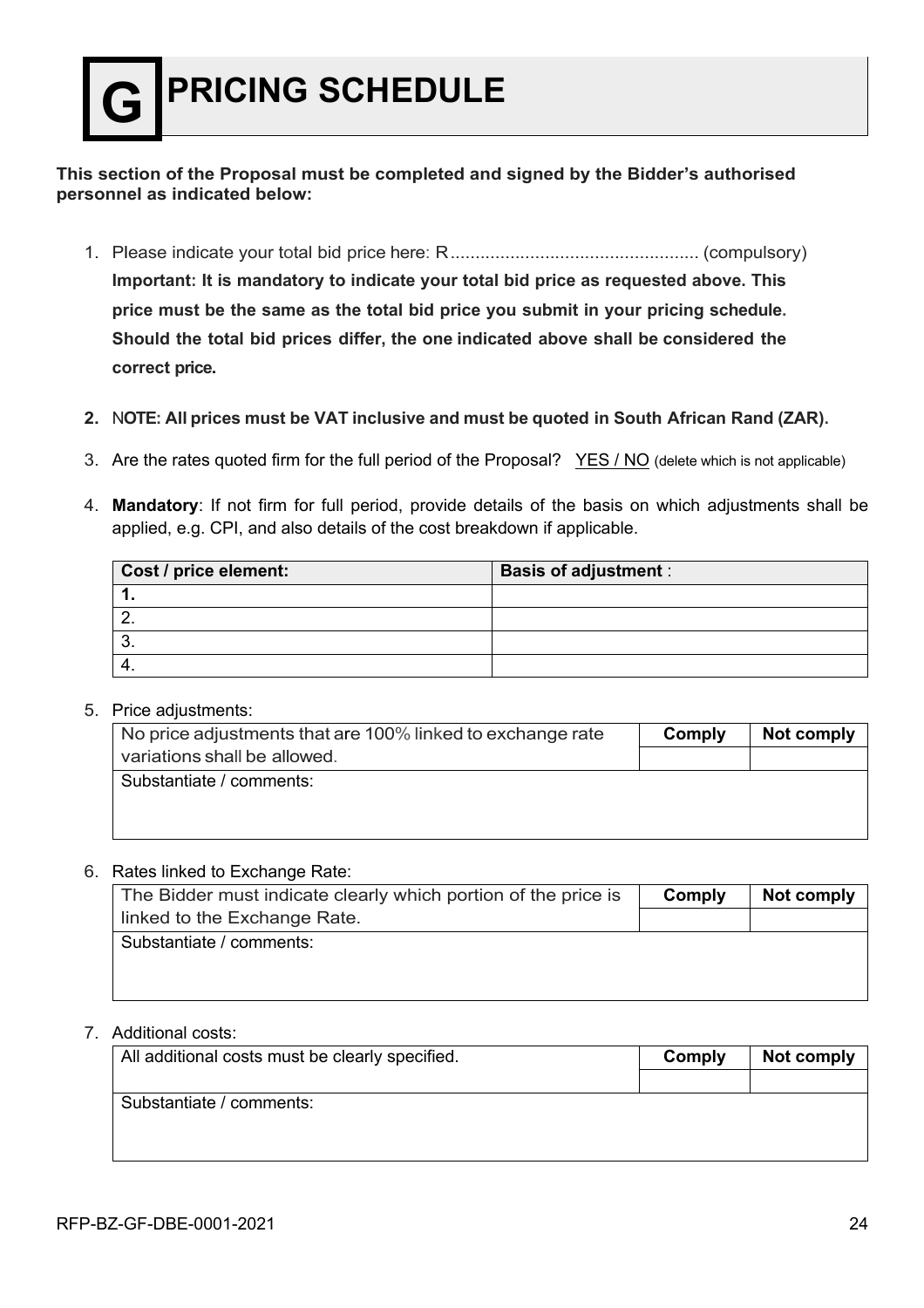#### **PRICE DECLARATION FORM**

Dear Sir / Madam,

Having read through and examined the RFP number **RFP-BZ-GF- DBE-0001-2021**, its Conditions, Requirement and all other provisions of the RFP, we offer to provide………………………….………………………………………………….(the goods and/or services) to Beyond Zero, for the total tendered sum of:

(VAT included)

In words:

We confirm that this price covers all goods and/or services to be provided to Beyond Zero. We confirm that Beyond Zero will incur **no** additional costs whatsoever over and above this amount in connection with the goods and/or services. We undertake to hold this offer open for acceptance for a period of 90 days from the date of submission of our Proposal. We further undertake that upon final acceptance of our Proposal, we will commence with delivery when required to do so by Beyond Zero.

Moreover we agree that until formal Contract Documents have been prepared and executed, this Proposal, together with a written acceptance from Beyond Zero shall constitute a binding agreement between us, governed by the terms and conditions set out in this RFP.

We understand that Beyond Zero is not bound to accept the lowest or any offer and that we must bear all costs which we have incurred in connection with preparing and submitting this Proposal.

We hereby undertake for the period during which this Proposal remains open for acceptance not to divulge to any persons, other than the persons to which the Proposal is submitted, any information relating to the submission of this Proposals or the details therein exceptwhere such is necessary for the submission of this Proposal.

| <b>SIGNED:</b> | --<br>ıл |
|----------------|----------|
|                |          |

**NAME:\_\_\_\_\_\_\_\_\_\_\_\_\_\_\_\_\_\_\_\_\_\_\_\_\_\_\_\_\_\_\_\_\_\_\_\_\_\_\_\_\_\_\_**

**DESIGNATION:\_\_\_\_\_\_\_\_\_\_\_\_\_\_\_\_\_\_\_\_\_\_\_\_\_\_\_\_\_\_\_\_\_\_\_\_**

**FOR AND ON BEHALF OF:**

| <b>ENTITY NAME:</b>      |  |
|--------------------------|--|
| <b>CONTACT NUMBER:</b>   |  |
| <b>EMAIL ADDRESS:</b>    |  |
| <b>PHYSICAL ADDRESS:</b> |  |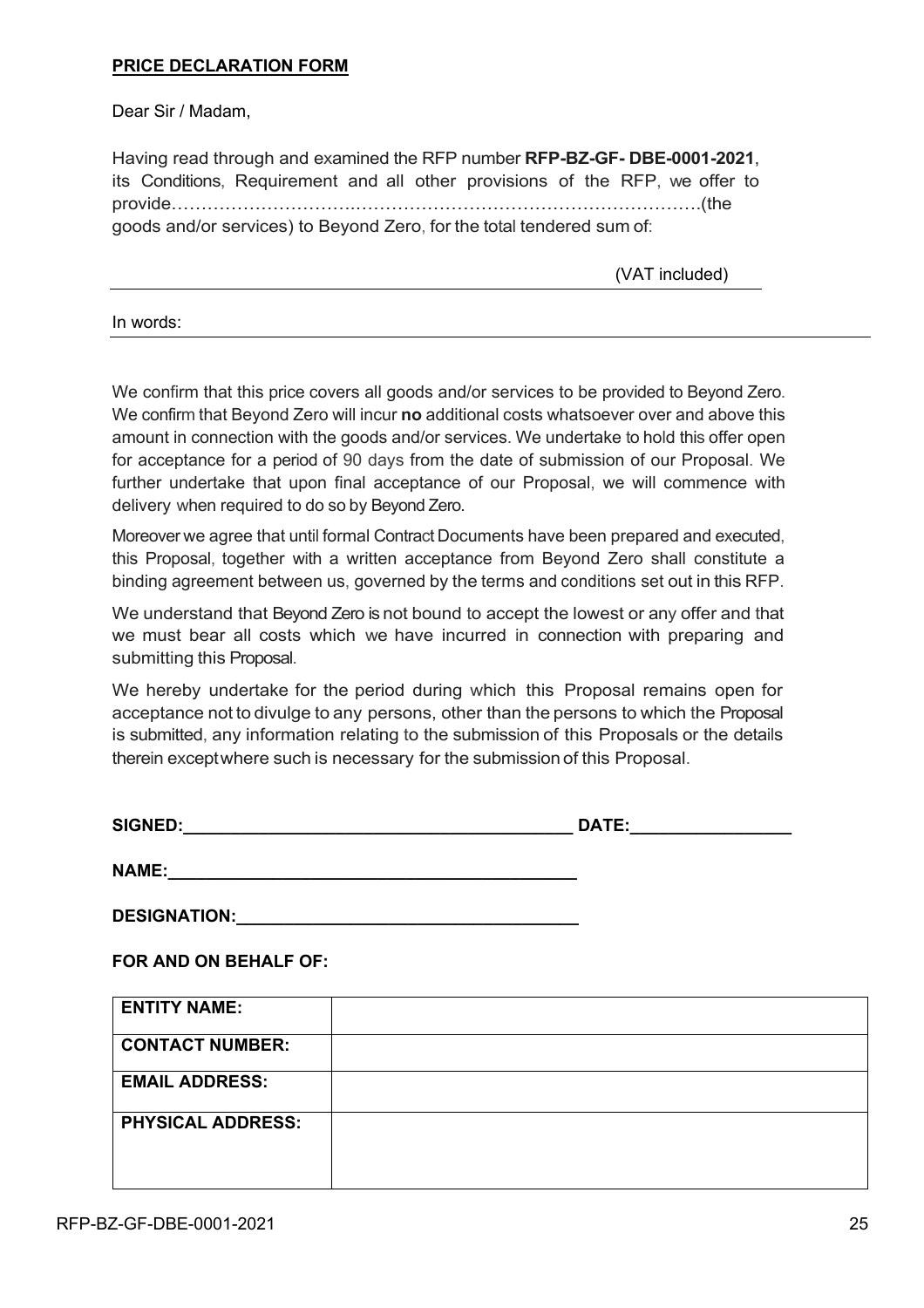**DETAILED TECHNICAL SPECIFICATIONS** 

#### **1. BACKGROUND**

Beyond Zero (BZ) has been successfully implementing comprehensive services across the HIV and TB care continuum in the Eastern Cape (EC), KwaZulu-Natal (KZN) and Limpopo Provinces for the past 17 years, targeting key and vulnerable populations including: adolescents and youths, sex workers (SW), orphans and vulnerable children (OVC), men who have sex with men (MSM) and people living with HIV amongst others. BZ is also one of the 4 nominated Principal Recipient (PRs) in South Africa to lead and provide strategic management, oversight, monitoring and evaluation on the implementation of the Global Fund grant for the period April 2019 until March 2022 in 7 provinces of South Africa.

#### **2. OVERVIEW OF REQUIREMENTS**

This RFP seeks Proposals for the printing, binding, packaging and delivery of school Learner Textbooks, Educator Reference Manuals and Advocacy Manuals, as specified in Section 2.1 below. Provision for delivery of the printed material is to be included, and details thereof are included in Section 2.1 below.

As the content of the printed material is protected by copyright, the template material for each textbook and/or manual shall only be provided to the successful bidder, and shall be subject to the signing of a Non-disclosure Agreement with Beyond Zero. Samples of the various books and manuals shall be made available for physical inspection for pricing purposes.

#### **2.1. SCOPE OF REQUIREMENTS**

#### 2.1.1. **General**

*ANNEXURES A.1 & A.2* ("Technical Specifications") provides a detailed scope of requirement. **ANNEXURE B** ("Quantification Schedule") provides the quantities required and delivery information.

#### 2.1.2. **Packaging**

The printed material is to be plastic wrapped in bundles as specified in *ANNEXURE A.1 & A.2*, and delivered in sealed cardboard boxes.

#### 2.1.3. **Storage and warehousing**

Any storage and/or warehousing that is required must be provided for, and such facilities must be safe and secure, and may be inspected by Beyond Zero for compliance. It is not anticipated that there will be any protracted storage and/or warehousing requirements.

#### 2.1.4. **Distribution**

Distribution throughout South Africa must be provided for. Delivery points are indicated in *ANNEXURE B*, and contact details shall be provided to the successful bidder.

#### 2.1.5. **Confidentiality**

The printed material is protected by copyright, and the sharing thereof for printing purposes, as well as the delivery of the printed material to its destination, shall be governed by a Nondisclosure Agreement. This shall require that proof is provided by the successful bidder that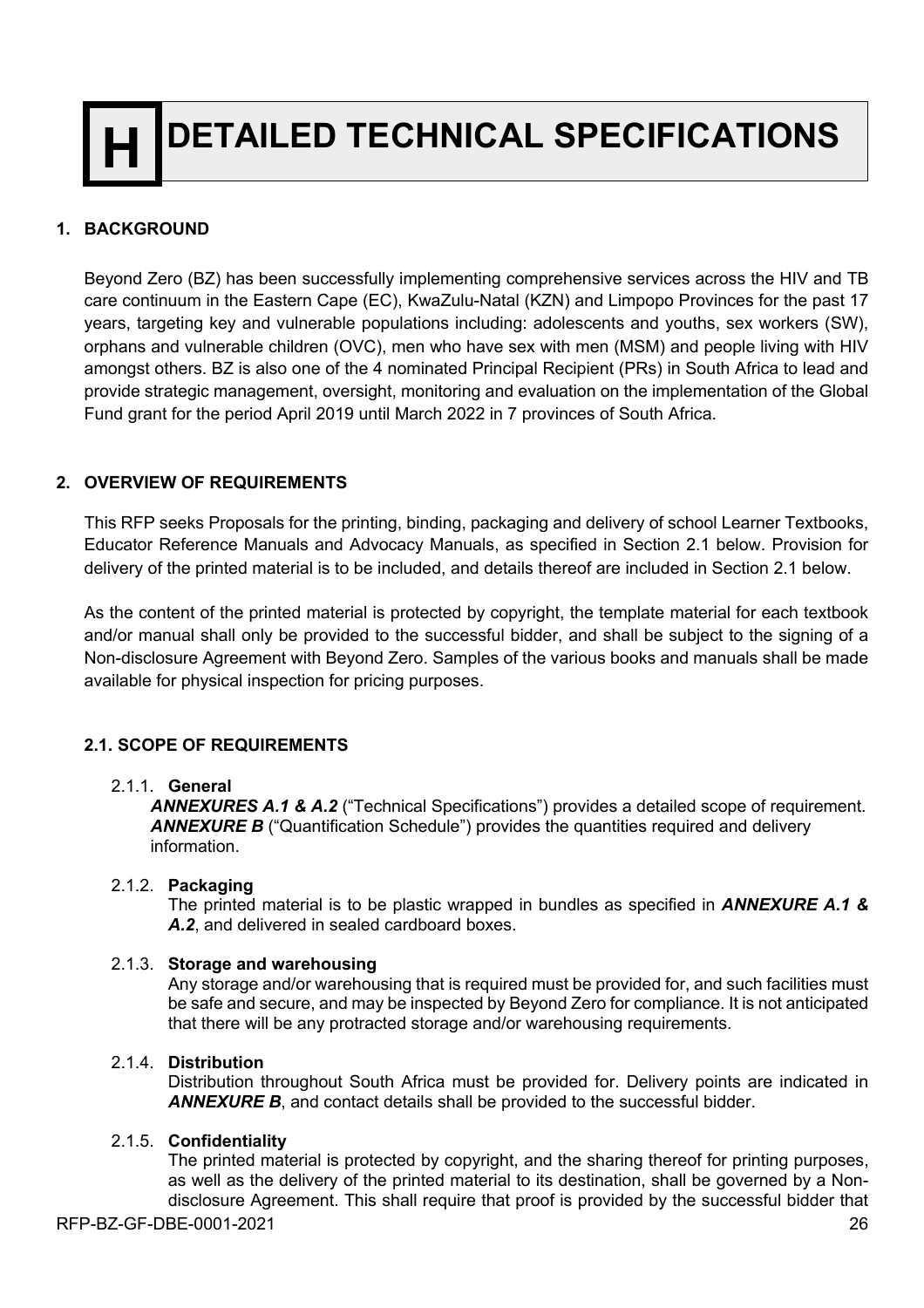#### **2.2. GENERAL CONDITIONS**

- a) Bidders who fail to deliver the required goods at a given time, quantity and quality will be given 30 days to rectify the situation before the contract is terminated.
- b) Bidders are advised that goods will be required to be delivered within 30 days of the timeframes in the deliverables after receiving the request.
- c) Bidders must be contactable as and when a need arises.
- d) Beyond Zero reserves the right to return goods supplied should it be proven that they are of an inferior quality.
- e) Should the supplier continue to provide inferior quality products, Beyond Zero reserves the right to terminate the contract and the bidder next in line shall be appointed.
- f) Beyond Zero is not bound to accept any of the proposals submitted and reserves the right to call for the Best and Final Offers from short listed bidders before final selection.
- g) Beyond Zero reserves the right to call for interviews with the shortlisted Bidders before final selection.
- h) Bidders must provide a detailed pricing schedule indicating unit prices.
- i) The lowest or any bid will not necessarily be accepted and Beyond Zero reserves the right to accept the whole or part of any bid.
- j) Beyond Zero reserves the right to appoint more than one service provider.
- k) Beyond Zero reserves the right to cancel this bid or any portion thereof.
- l) Beyond Zero reserves the right to award the whole contract or part thereof.
- m) Bidders should note that quantities and grand totals referred to in the bill of quantities are for bid evaluation purposes and does not reflect real quantities to be bought neither the total amount to be paid to the supplier annually or after the duration of the contract.

#### **3. EVALUATION PROCESS AND CRITERIA**

Beyond Zero will use a pre-determined evaluation criterion when considering received Proposals. The evaluation criteria will consider the commitment made for Mandatory, Functionality/Technical, Price and B-BBEE. During the evaluation of received Proposals Beyond Zero will make an assessment whether all the Proposals comply with set minimum requirements. Bidders which fail to meet minimum requirements, thresholds or have not submitted required mandatory documents will be disqualified from the bid process.

The requirements of any given stage must be complied with prior to progression to the next stage. Beyond Zero reserves the right to disqualify bidders without requesting any outstanding document/information.

| STAGE 1                        | STAGE 2                                                                                                                      | STAGE 3 |
|--------------------------------|------------------------------------------------------------------------------------------------------------------------------|---------|
| <b>Administration Criteria</b> | Compliance to Mandatory   Evaluate on Functionality or   Evaluate Price and B-BBEE<br>Technical<br>Aspects<br>οf<br>Proposal |         |

A staged approach will be used to evaluate bids and the approach will be as follows:

#### **4. MANDATORY REQUIREMENTS**

Bidders must meet all mandatory requirements as stipulated in the RFP document. Failure to comply with any of the requirements leads to the vendor being disqualified. Mandatory requirements are not subjected to any scoring as these are absolute minimum requirements.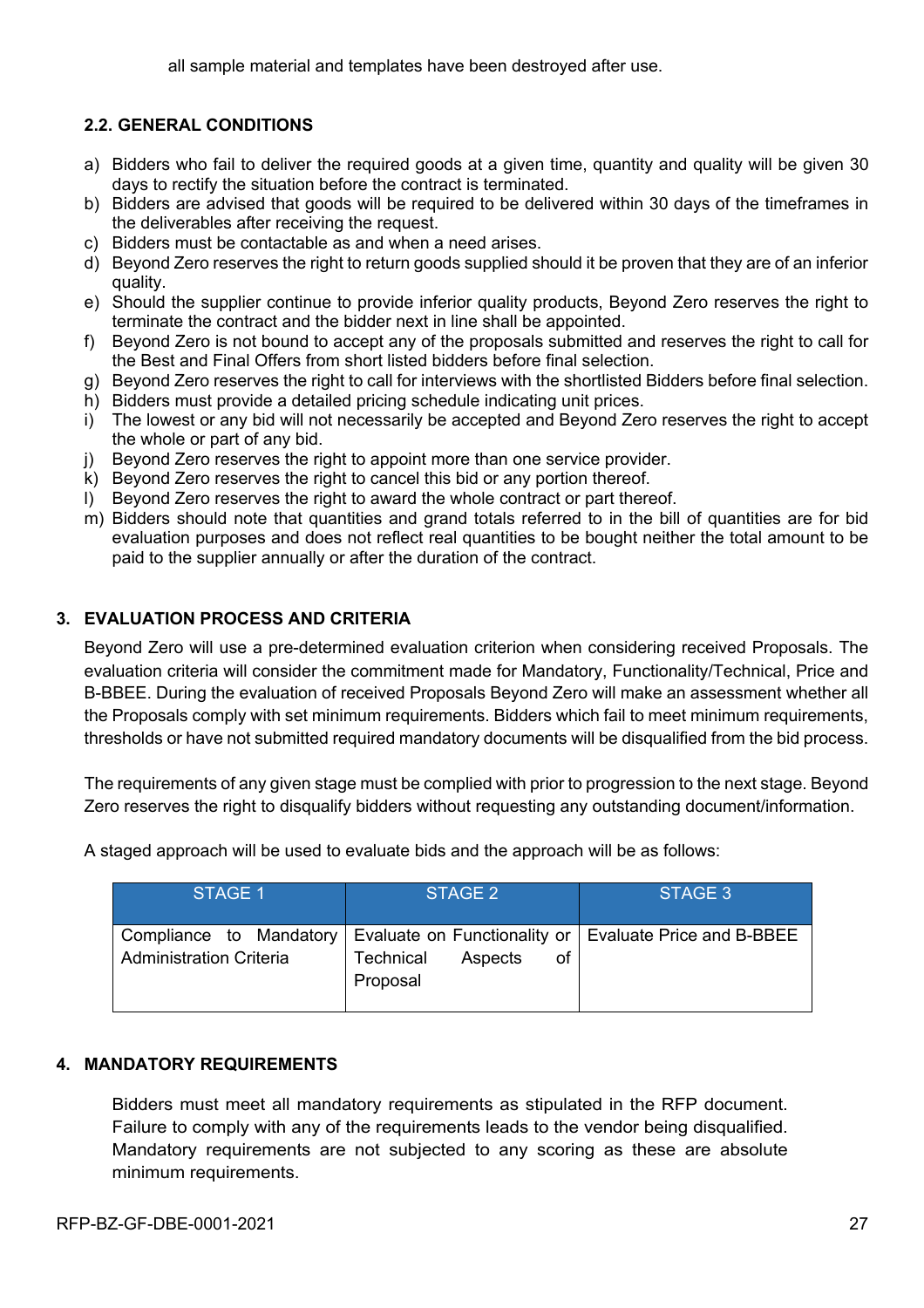| <b>MANDATORY REQUIREMENTS</b>                                                      | <b>COMPLY</b> | <b>NOT</b><br><b>COMPLY</b> |
|------------------------------------------------------------------------------------|---------------|-----------------------------|
| 1. Valid Entity Registration or Sole Proprietor                                    |               |                             |
| 2. Valid Tax Clearance Certificate                                                 |               |                             |
| 3. Valid VAT Registration Document (if VAT registered)                             |               |                             |
| 4. Valid B-BBEE Certificate or Affidavit (as applicable – refer to<br>Section E)   |               |                             |
| 5. Full compliance with the Specifications detailed in Section H<br>and ANNEXURE A |               |                             |

#### **5. TECHNICAL REQUIREMENTS**

The technical and/or functionality criterion against which the Proposal will be evaluated is/are as follows:

| <b>ITEM NO.</b>  | <b>TECHNICAL EVALUATION CRITERIA</b>                                                                                                                                                                                           | <b>PROOF</b>                                                                                                                                                  | <b>WEIGHTING</b> |
|------------------|--------------------------------------------------------------------------------------------------------------------------------------------------------------------------------------------------------------------------------|---------------------------------------------------------------------------------------------------------------------------------------------------------------|------------------|
|                  |                                                                                                                                                                                                                                |                                                                                                                                                               | %                |
| 1.               | <b>Experience of the organisation.</b><br>bidding organisation<br>The<br>must have<br>successfully completed similar provision<br>(including warehousing and distribution) of<br>the specified supplies in the last 5 years.   | <b>Relevant Client reference</b><br>letters on a client's letter-<br>head, dated and signed, with<br>contact details and describing<br>the supplies rendered. | 40               |
| 2.               | <b>Capacity to deliver</b><br>The bidding organisation must be able to<br>demonstrate that it has adequate equipment<br>and storage facilities with valid OHS<br>compliance certificate.                                       | Proof of possession of<br>equipment and storage<br>facilities adequate for the<br>purpose. Proof of OHS<br>compliance.                                        | 20               |
| 3.               | Approach/Methodology<br>The bidding organisation must provide a<br>timeline that<br>realistic and acceptable<br>provides detail on how long it shall take to<br>deliver the printed material to the specified<br>destinations. | <b>Clear Timeline Statement</b>                                                                                                                               | 20               |
| $\overline{4}$ . | <b>Compliance</b><br>of<br>product<br>with<br>specifications<br>The bidder must provide a comprehensive<br>indication that all technical specifications<br>shall be complied with.                                             | Samples provided of similar<br>printing done in the past that<br>complies with the technical<br>requirements.                                                 | 20               |
|                  |                                                                                                                                                                                                                                | <b>TOTAL</b>                                                                                                                                                  | 100              |

**NB: All Proposals that score less than 75% out of 100% on Technical Requirements (including site and/or customer visits as applicable) shall not be considered for further evaluation on Price and B-BBEE.**